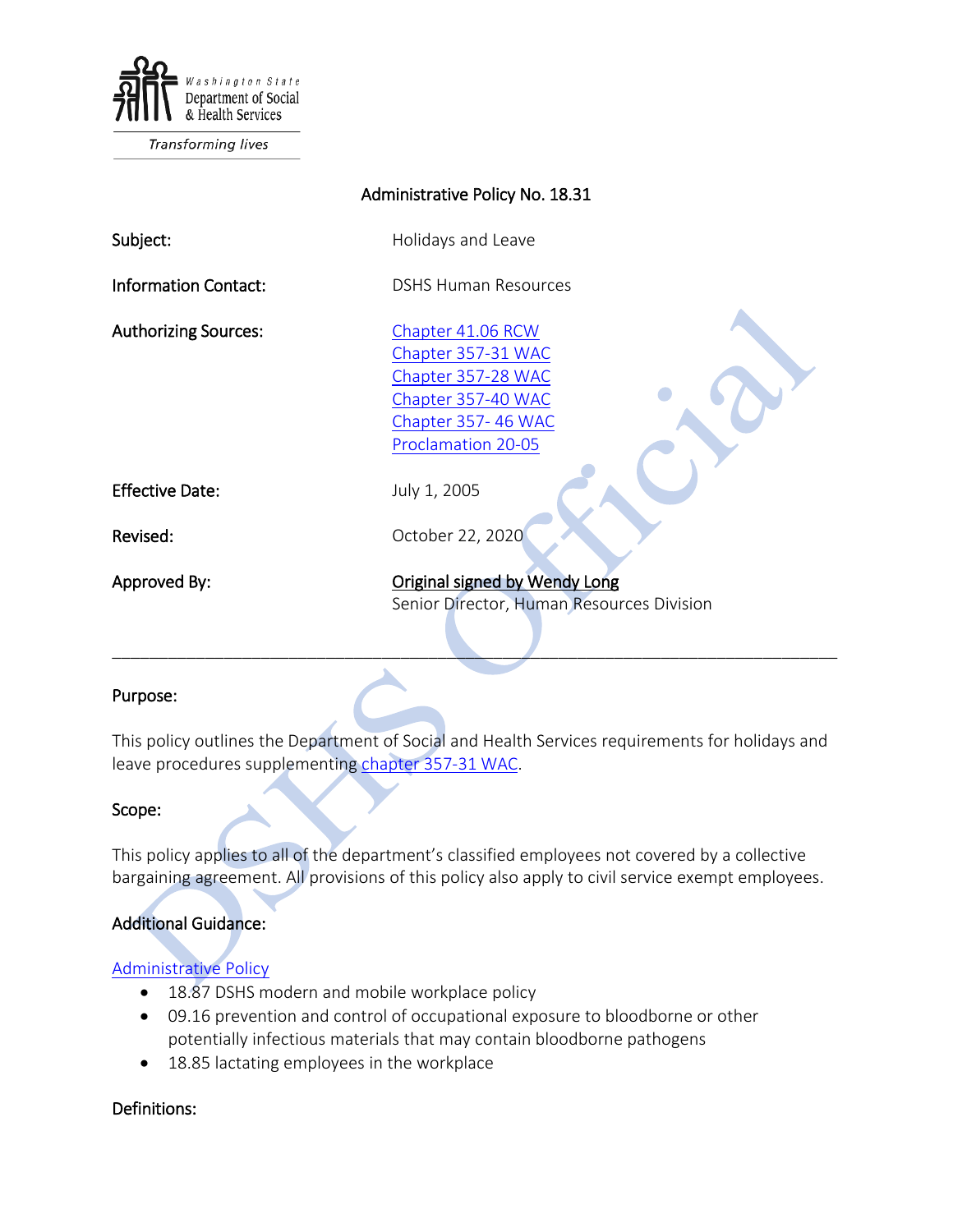Classified employee: Employees in Washington general service and Washington management service that are subject to the provisions of Revised Code of Washington, [chapter 41.06 RCW.](http://apps.leg.wa.gov/RCW/default.aspx?cite=41)

Covered service member: A member of the armed forces, including the National Guard or reserves, who is undergoing medical treatment, recuperation, or therapy, is in outpatient status, or is on a temporary disability retired list for a serious illness or injury.

Domestic partner: Two adults who meet the requirements for a valid state registered domestic partnership under [RCW 26.60.030](http://apps.leg.wa.gov/RCW/default.aspx?cite=26.60.030) and who have been issued a certificate of state registered domestic partnership by the secretary of state's office.

Domestic violence: As defined by [RCW 26.50.010.](http://apps.leg.wa.gov/RCW/default.aspx?cite=26.50.010)

Eligible employee: An employee who has worked for the state for at least twelve months and at least 1,250 hours during the previous twelve month period. Vacation and sick leave, personal holiday, compensatory time, or shared leave are not counted toward meeting the 1,250-hour eligibility requirement to designate leave under the family medical leave act (FMLA).

Family care emergency: Minor and dependent child emergencies such as the unexpected absence of a regular care provider, unexpected closure of child's school, unexpected need to pick up child at school earlier than normal; or elder care emergencies such as the unexpected absence of a regular care provider or unexpected closure of an assisted living facility.

Family members: Includes parent, stepparent, sibling, parent-in-law, spouse, grandparent, grandchild, minor or dependent child, and child. For purposes of domestic violence, sexual assault, or stalking, family member also includes a registered domestic partner or a person with whom the employee has a dating relationship.

Military salary: The base, specialty, and other pay. Military salary does not include allowances such as the basic allowance for housing.

Monthly salary: Includes the base monthly salary, special pay and shift differential (or monthly equivalent) for employees. Monthly salary does not include overtime pay, callback pay, standby pay, or performance bonuses.

Serious illness or injury: An injury or illness incurred by a covered service member in the line of duty while on active duty that may render service member medically unfit to perform the duties of the service member's office, grade, rank, or rating.

Service in the uniformed services: The performance of duty on a voluntary or involuntary basis in a uniformed service under competent authority, to include: active duty, active duty for training, initial active duty for training, inactive duty training, full-time National Guard duty including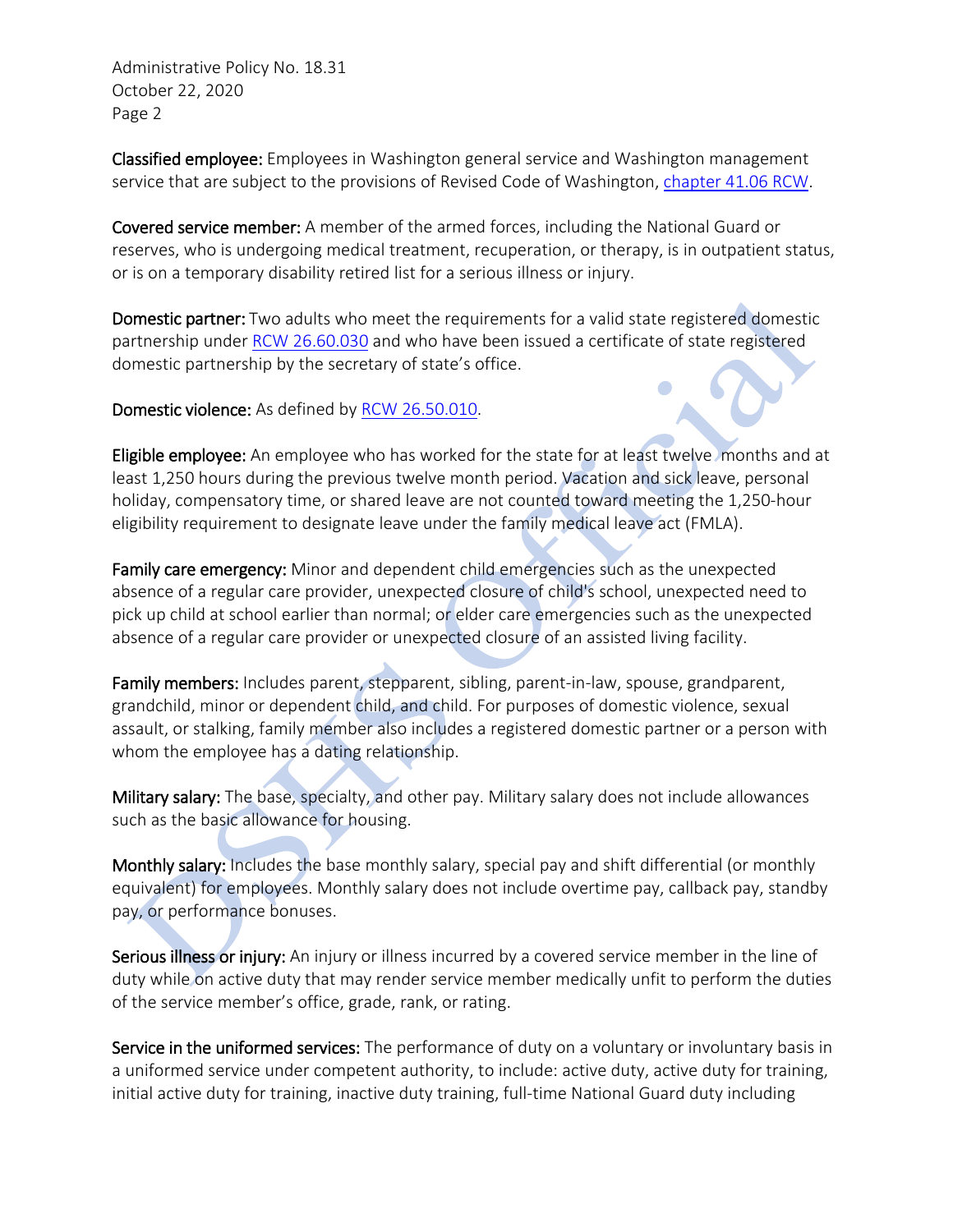state-ordered active duty, and a period when a person is absent for the purpose of an examination to determine the fitness of the person to perform any such duty.

#### Sexual assault: As defined by [RCW 70.125.030.](http://apps.leg.wa.gov/RCW/default.aspx?cite=70.125.030)

Shortly deplete: The employee will have forty hours or less of the applicable leave types under policy point K.1.d of this policy. The employee is not required to deplete all of their leave and can maintain up to forty (40) hours of the applicable leave types in reserves.

Stalking: As defined by [RCW 9A.46.110.](http://apps.leg.wa.gov/RCW/default.aspx?cite=9A.46.110)

Uniformed services: The armed forces, Army National Guard, and Air National Guard of any state, territory, commonwealth, possession, or district when engaged in active duty for training, inactive duty training, full-time National Guard duty, or state active duty, the commissioned corps of the public health service, the Coast Guard, and any other category designated by the President of the United States in time of war or national emergency.

#### Policy:

#### A. Requesting leave

- 1. The employee requesting leave must submit a request to their supervisor or designee, using the program area's approved request form or process.
- 2. If an employee takes unplanned leave, the employee must submit a leave request immediately upon return to work. Failure to submit a leave request may result in unauthorized leave without pay, which may result in disciplinary action.
- 3. When considering a request for vacation leave, the supervisor must consider the desires of the employee, but may require the leave to be taken at another time based on the organization's business need.
- 4. The supervisor will deny leave requests when the employee does not have sufficient leave to cover the absence.
- 5. Vacation leave for religious observances may be granted, depending on the department's business need.
- 6. Vacation and sick leave requests will be charged in one-tenth (1/10) of an hour increments.
- 7. An employee who is approved to receive partial wage replacement for paid family and medical leave under [title 50 RCW](https://app.leg.wa.gov/RCW/default.aspx?Cite=50) may receive partial wage replacement for paid family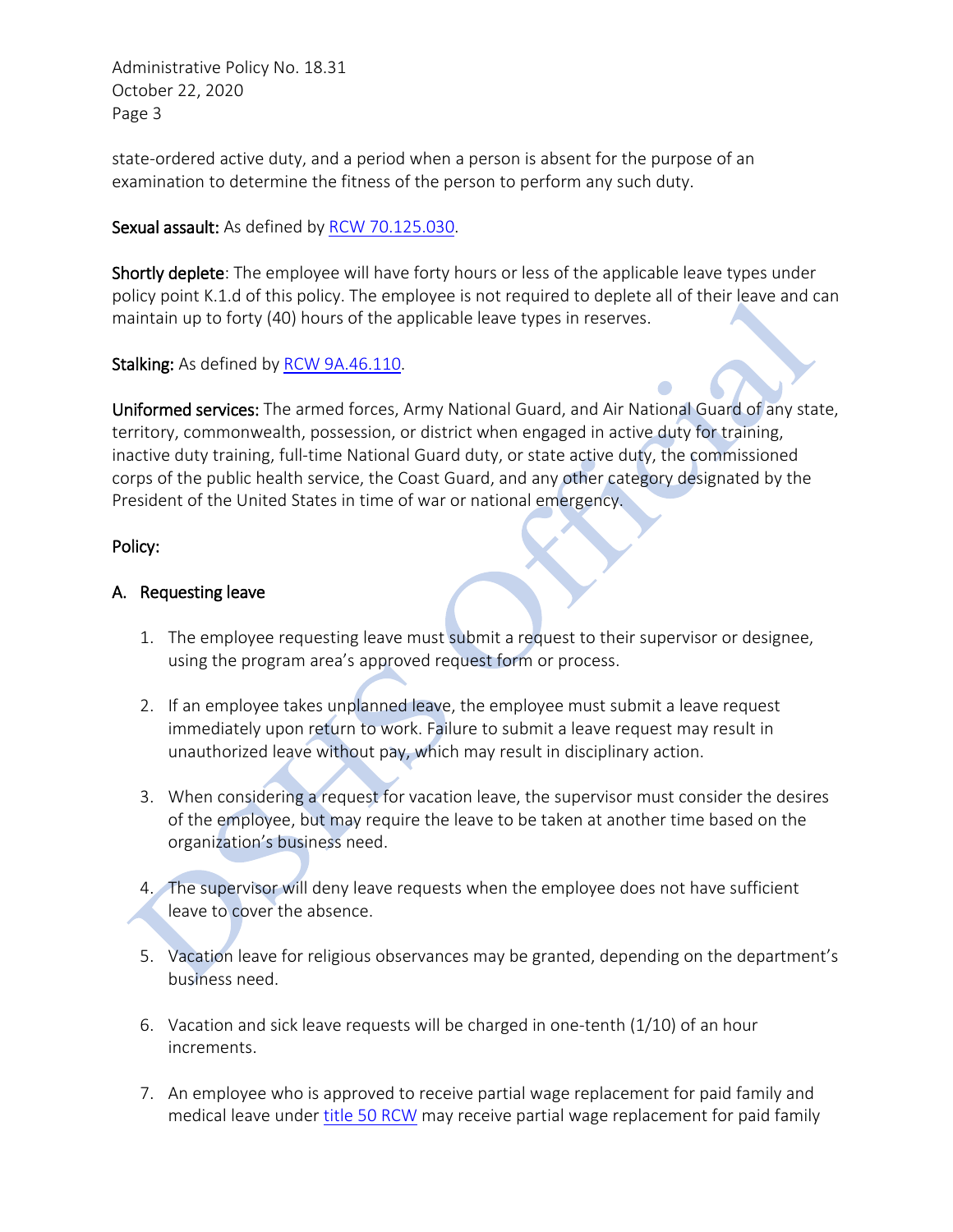and medical leave, use accrued paid leave, or combine the partial wage replacement for paid family and medical leave and use accrued paid leave as a supplemental benefit.

- a. An employee may use accrued paid leave as a supplemental benefit, prior to receiving approval for paid family and medical leave under [title 50 RCW.](https://app.leg.wa.gov/RCW/default.aspx?Cite=50)
- 8. If an employee is absent at the end of the pay cycle, the supervisor will submit a leave request on behalf of the employee for time and attendance processing.

## B. Vacation leave accrual [\(WAC 357-31-165,](http://apps.leg.wa.gov/WAC/default.aspx?cite=357-31-165) [WAC 357-31-175\)](http://apps.leg.wa.gov/WAC/default.aspx?cite=357-31-175)

1. Full time employees accrue leave per [\(WAC 357-31-165.](http://apps.leg.wa.gov/WAC/default.aspx?cite=357-31-165)

Part time employees accrue leave per [WAC 357-31-170.](http://apps.leg.wa.gov/WAC/default.aspx?cite=357-31-170)

2. Full time general government employees who take leave without pay or are subject to temporary layoff during the month, accrue leave per [WAC 357-31-175.](http://apps.leg.wa.gov/WAC/default.aspx?cite=357-31-175)

## C. Vacation leave [\(WAC 357-31-175,](http://apps.leg.wa.gov/WAC/default.aspx?cite=357-31-175) [WAC 357-31-180,](http://apps.leg.wa.gov/WAC/default.aspx?cite=357-31-180) [WAC 357-31-195,](http://apps.leg.wa.gov/WAC/default.aspx?cite=357-31-195) [WAC 357-31-200,](http://apps.leg.wa.gov/WAC/default.aspx?cite=357-31-200) [WAC 357-31-205,](http://apps.leg.wa.gov/WAC/default.aspx?cite=357-31-205) [WAC 357-31-210,](http://apps.leg.wa.gov/WAC/default.aspx?cite=357-31-210) [WAC 357-31-215,](http://apps.leg.wa.gov/WAC/default.aspx?cite=357-31-215) [WAC 357-31-220,](http://apps.leg.wa.gov/WAC/default.aspx?cite=357-31-220) [WAC 357-31-225\)](http://apps.leg.wa.gov/WAC/default.aspx?cite=357-31-225)

- 1. Annual leave must be earned before it may be used [\(WAC 351-31-195\).](https://apps.leg.wa.gov/WAC/default.aspx?cite=357-31-195)
- 2. An employee's request to use vacation leave must be approved under the following conditions [\(WAC 357-31-200\)](http://apps.leg.wa.gov/WAC/default.aspx?cite=357-31-200):
	- a. As a result of the employee's serious health condition;
	- b. To care for a spouse, registered domestic partner, parent, parent-in-law, or grandparent of the employee who has a serious health condition or an emergency health condition;
	- c. To care for a minor or dependent child with a health condition that requires treatment or supervision;
	- d. For parental leave as provided in [WAC 357-31-460;](http://apps.leg.wa.gov/WAC/default.aspx?cite=357-31-460)
	- e. When the employee or the employee's family member, as defined in [chapter](http://apps.leg.wa.gov/WAC/default.aspx?cite=357-01)  [357-01 WAC,](http://apps.leg.wa.gov/WAC/default.aspx?cite=357-01) is a victim of domestic violence, sexual assault, or stalking as defined in [RCW 49.76.020;](http://apps.leg.wa.gov/RCW/default.aspx?cite=49.76.020)or
	- f. Per [WAC 357-31-373,](http://apps.leg.wa.gov/WAC/default.aspx?cite=357-31-373) for an employee to be with a spouse or registered domestic partner who is a member of the armed forces of the United States, National Guard, or reserves after the military spouse or registered domestic partner has been notified of an impending call or order to active duty, before deployment, or when the military spouse or registered domestic partner is on leave from deployment.
	- g. When requested as a supplemental benefit while receiving a partial wage replacement for paid family and medical leave under [title 50A RCW](https://app.leg.wa.gov/RCW/default.aspx?cite=50A) per [WAC 357-](https://apps.leg.wa.gov/wac/default.aspx?cite=357-31-248) [31-248.](https://apps.leg.wa.gov/wac/default.aspx?cite=357-31-248)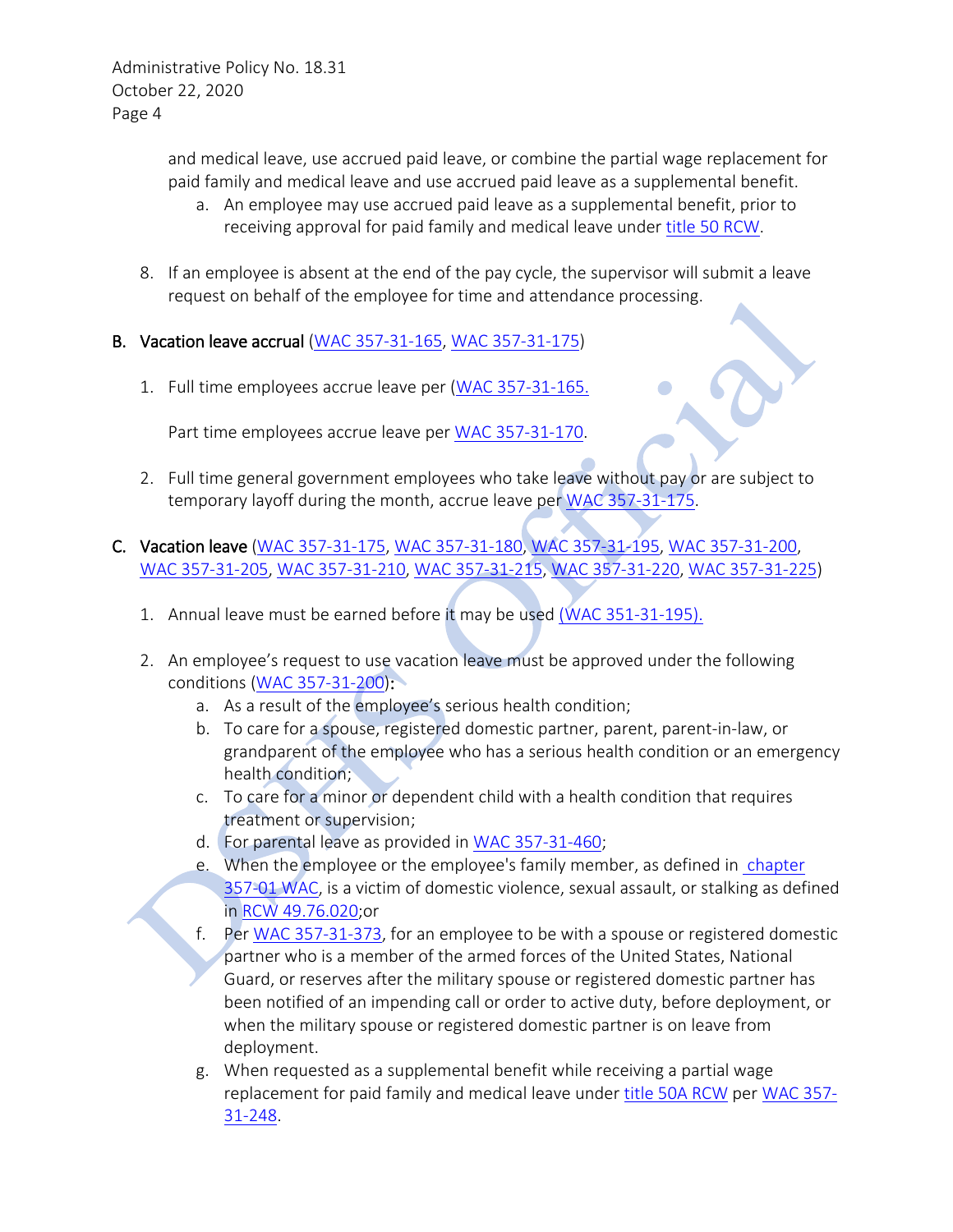The appointing authority or designee may require verification of the reasons for vacation leave for the conditions described in this section, per [WAC 357-31-](http://apps.leg.wa.gov/WAC/default.aspx?cite=357-31-730) 730.

- 3. Requests for vacation leave must be submitted in advance with the exception of requests:
	- a. To respond to family care emergencies or emergency health condition as provided in [WAC 357-31-200;](http://apps.leg.wa.gov/WAC/default.aspx?cite=357-31-200) or
	- b. When the employee is a victim or has a family member as defined in [chapter](http://apps.leg.wa.gov/WAC/default.aspx?cite=357-01) [357-](http://apps.leg.wa.gov/WAC/default.aspx?cite=357-01) 01 WAC, who is a victim of domestic violence, sexual assault, or stalking as defined in [RCW 49.76.020.](http://apps.leg.wa.gov/RCW/default.aspx?cite=49.76.020)

When advance notice cannot be given because of an emergency or unforeseen circumstance due to domestic violence, sexual assault, or stalking, the employee or the employee's designee must give notice to the department no later than the end of the first day that the employee takes such leave.

- 4. When considering requests for vacation leave, the department must consider the needs of the employee but may require that leave be taken when it least interferes with the department's operational needs [\(WAC 357-31-205\)](http://apps.leg.wa.gov/WAC/default.aspx?cite=357-31-205).
- 5. An employee may accumulate a maximum of thirty working days (240 hours) of vacation leave. There are two exceptions in which vacation leave may be accumulated above the thirty working days (240 hours) maximum [\(WAC 357-31-215\)](http://apps.leg.wa.gov/WAC/default.aspx?cite=357-31-215).
	- a. If the department denies an employee's request for vacation leave, and the employee is close to the maximum vacation leave (240 hours), the department must grant an extension for each month that the department defers the employee's request for vacation leave.

i. The department must justify the extension with a statement of necessity.

- b. As an alternative, employees may also accumulate vacation leave in excess of the maximum vacation leave (240 hours) as follows:
	- i. An employee may accumulate the vacation leave between the time thirty days is accrued and their next anniversary date. Leave accumulated above the maximum vacation leave (240 hours) must be used by the next anniversary date.
	- ii. A statement of necessity, as described in subsection (1) of this section, can only defer leave that the employee has not accrued as of the date of the statement of necessity. Any accrued leave in excess of 240 hours as of the date of the statement of necessity cannot be deferred regardless of circumstances.

Example: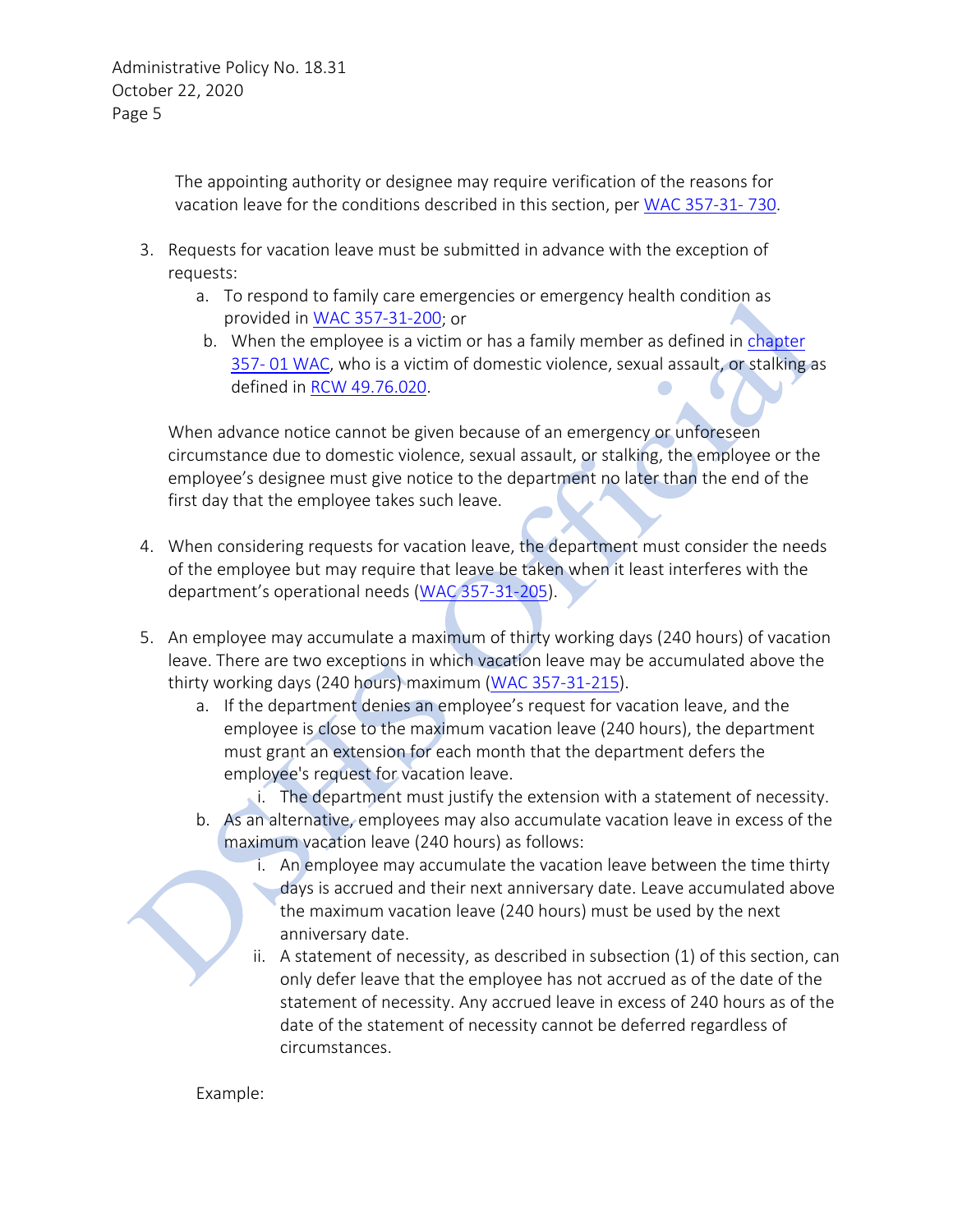On June 15th, an employee is assigned to work on a special project. The assignment is expected to last six months. Due to an ambitious timeline and strict deadlines, the employee is not able to take any vacation leave during that time.

- On June 15th, the employee's vacation leave balance is two hundred sixty hours.
- The employee accrues ten hours monthly.
- The employee's anniversary date is October 16th.

Since the employee cannot use leave from June 15th through December 15th the employee files a statement of necessity asking to defer the leave accrued during this time. This deferred leave will not be lost as long as the employee uses the deferred hours by their next anniversary date (October 16th of the following year).

The statement of necessity does not cover the employee's twenty hours of excess vacation leave from June 15<sup>th</sup>.

- 6. Requests for approval to accumulate leave in excess of 240 hours must be submitted by the appointing authority or designee to the senior director of human resources and include the following [\(WAC 357-31-220\)](http://apps.leg.wa.gov/WAC/default.aspx?cite=357-31-220):
	- a. The date on which the statement of necessity was authorized;
	- b. Justification for denial of the employee's leave request;
	- c. Date upon which the employee will resume leave usage;
	- d. The employee's total leave balance on their anniversary date;
	- e. The employee's accrual rate; and
	- f. The employee's leave balance at the time of the request.

# D. Unauthorized leave [\(WAC 357-31-105\)](http://apps.leg.wa.gov/WAC/default.aspx?cite=357-31-105)

1. Unauthorized absence will be treated as unauthorized leave without pay and may be grounds for separation [\(WAC 357-46-210\)](http://apps.leg.wa.gov/WAC/default.aspx?cite=357-46-210), or discipline [\(chapter 357-40 WAC\)](http://apps.leg.wa.gov/WAC/default.aspx?cite=357-40).

# E. Sick leave [\(WAC 357-31-115,](http://apps.leg.wa.gov/WAC/default.aspx?cite=357-31-115) [WAC 357-31-120,](http://apps.leg.wa.gov/WAC/default.aspx?cite=357-31-120) [WAC 357-31-125,](http://apps.leg.wa.gov/WAC/default.aspx?cite=357-31-125) [WAC 357-31-130](http://apps.leg.wa.gov/WAC/default.aspx?cite=357-31-130)  [WAC 357-31-135,](http://apps.leg.wa.gov/WAC/default.aspx?cite=357-31-135) WAC [357-31-140,](http://apps.leg.wa.gov/WAC/default.aspx?cite=357-31-140) [WAC 357-31-145,](http://apps.leg.wa.gov/WAC/default.aspx?cite=357-31-145) [WAC 357-31-150,](http://apps.leg.wa.gov/WAC/default.aspx?cite=357-31-150) [WAC 357-31-155,](http://apps.leg.wa.gov/WAC/default.aspx?cite=357-31-155) [WAC 357-31-160\)](http://apps.leg.wa.gov/WAC/default.aspx?cite=357-31-160)

- 1. Sick leave must be accrued before an employee may use it. [\(WAC 357-31-140\)](https://apps.leg.wa.gov/WAC/default.aspx?cite=357-31-140)
- 2. Supervisors must allow the use of accrued sick leave under the following circumstances:
	- a. Due to and during mental or physical illness, disability, injury, or health condition that has incapacitated the employee from performing required duties;
	- b. The employee is exposed to a contagious disease and their presence at work would jeopardize the health of others;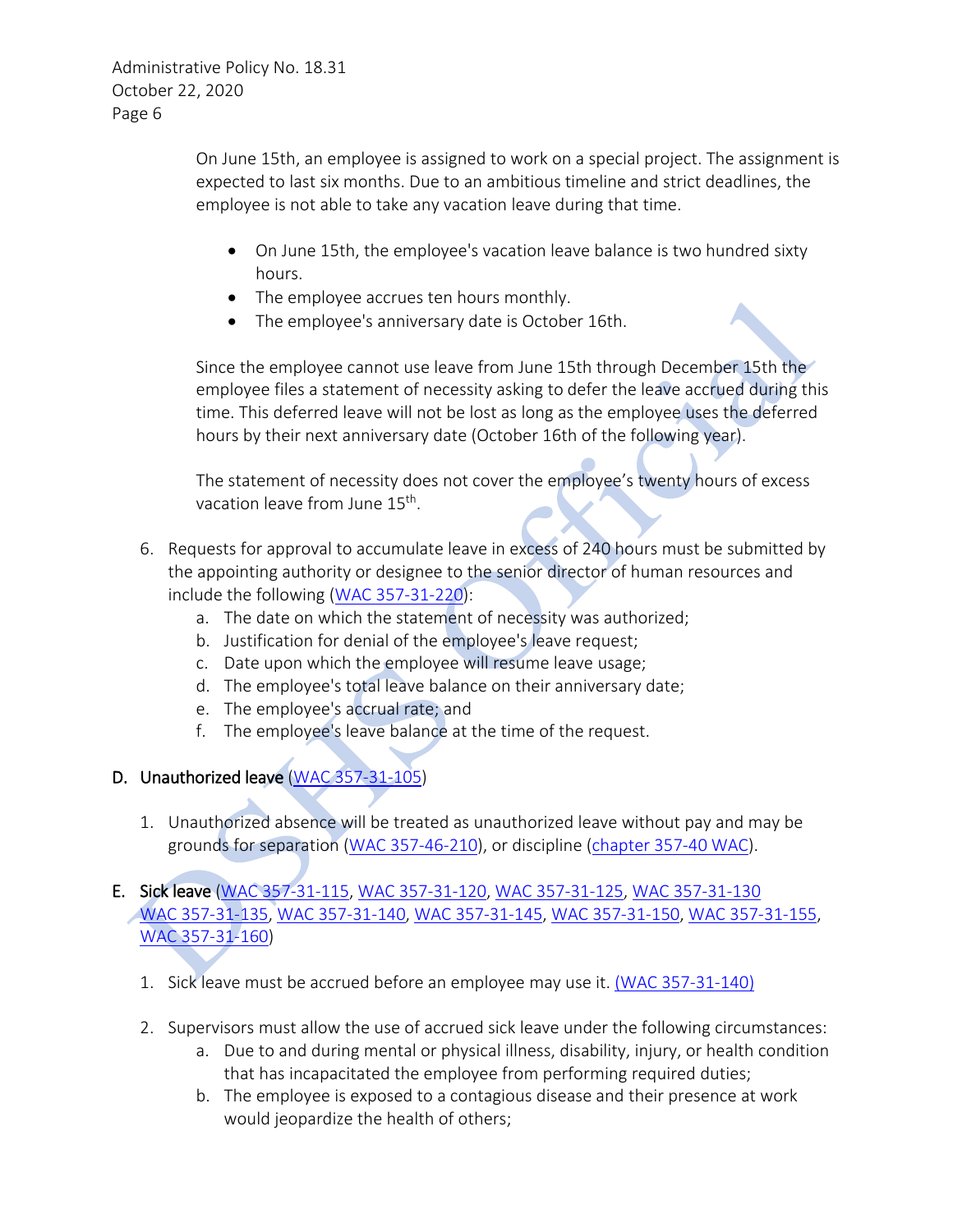- i. Employees will contribute to a healthy workplace, including not knowingly exposing co-workers and the public to conditions that would jeopardize their health or the health of others. The department may direct employees to use sick leave when employees self-report a contagious health condition.
- c. When the employee's duty station has been closed by order of a public official for any health related reason, or when an employee's child's school or place of care has been closed for such reason.;
- d. To care for a spouse, secretary of state registered domestic partner, parent, parentin-law, or grandparent of the employee with a mental or physical illness, injury or health condition; care of a family member who needs medical diagnosis, care or treatment of a mental or physical illness, injury or health condition; or care for a family member who needs preventive medical care;
	- e. For family care emergencies such as minor or dependent child emergencies or elder care emergencies. [\(WAC 357-31-290,](http://apps.leg.wa.gov/WAC/default.aspx?cite=357-31-290) [295,](http://apps.leg.wa.gov/WAC/default.aspx?cite=357-31-295) [300,](http://apps.leg.wa.gov/WAC/default.aspx?cite=357-31-300) and [305\)](http://apps.leg.wa.gov/WAC/default.aspx?cite=357-31-305);
	- f. For personal health care appointments;
	- g. For family members' health care appointments when the presence of the employee is required, if arranged in advance with the supervisor or designee;
	- h. When an employee is required to be absent from work to care for members of the employee's household or relatives of the employee or relatives of the employee's spouse or registered domestic partner who experience an illness or injury;
		- i. Up to five days of accumulated sick leave must be approved for each occurrence. The supervisor or designee may approve additional days.
		- ii. For purposes of this subsection, "relatives" is limited to spouse, registered domestic partner, child, grandchild, grandparent, or parent.
	- i. If the employee or a member of the employee's family is a victim of domestic violence, sexual assault, or stalking. The supervisor or designee may require verification [\(WAC 357-31-730\)](http://apps.leg.wa.gov/WAC/default.aspx?cite=357-31-730); or
	- j. For the employee to be with a spouse or registered domestic partner who is a member of the Armed Forces of the United States, National Guard, or reserves and:
		- i. The military spouse or registered domestic partner has been notified of an impending call or order to active duty;
		- ii. Before the military spouse or registered domestic partner is deployed;
		- iii. The military spouse or registered domestic partner is on leave from deployment.
	- k. When requested as a supplemental benefit while receiving a partial wage replacement for paid family and medical leave under [title 50A RCW](https://app.leg.wa.gov/RCW/default.aspx?cite=50A) per [WAC](https://apps.leg.wa.gov/wac/default.aspx?cite=357-31-248)  [357-31-248.](https://apps.leg.wa.gov/wac/default.aspx?cite=357-31-248) Leave taken under this subsection may be subject to verification that the employee is approved to receive benefits for paid family and medical leave unde[r title 50A RCW.](https://app.leg.wa.gov/RCW/default.aspx?cite=50A)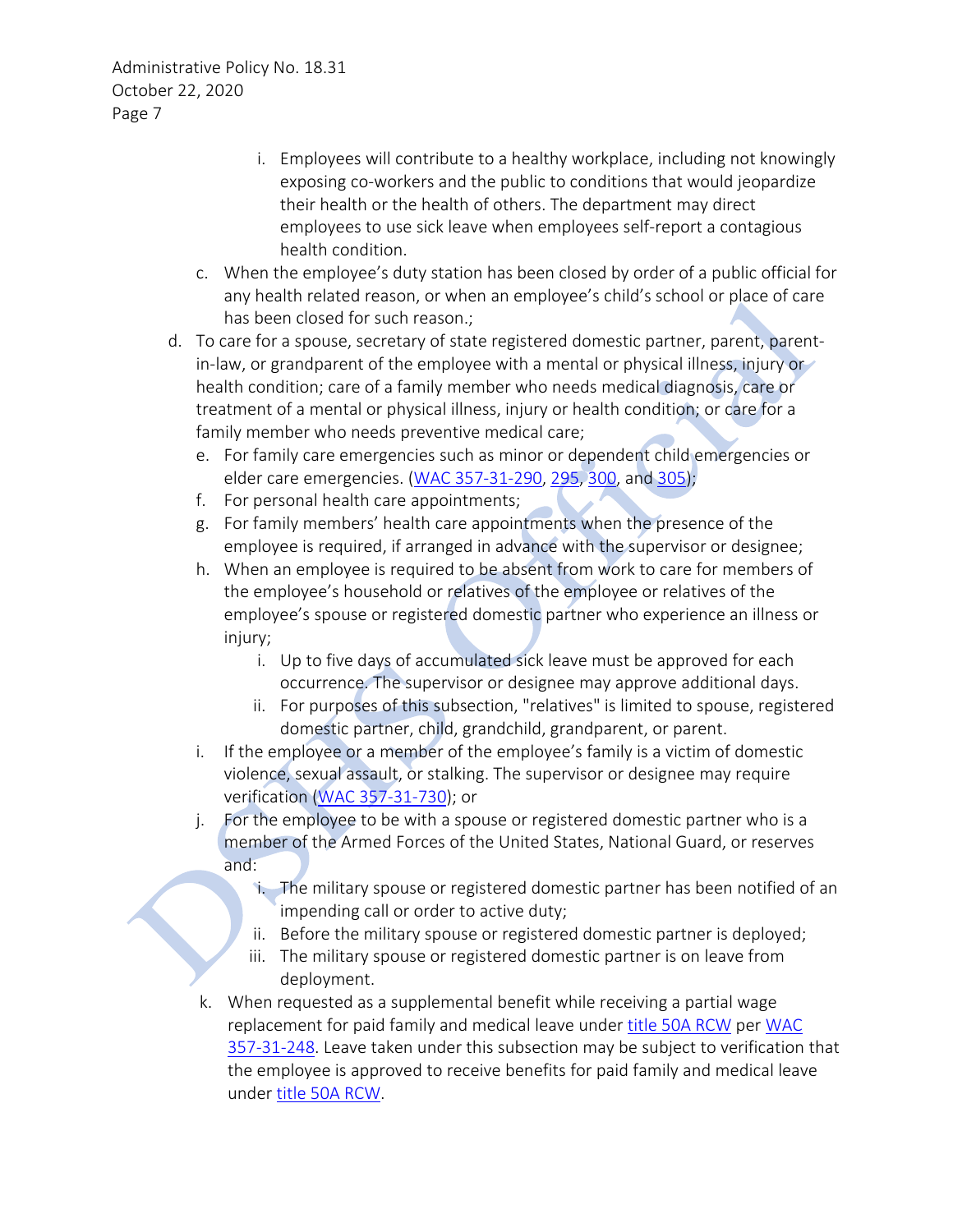- l. When an employee requests to use sick leave for the purpose of parental leave to bond with a newborn, adoptive, or foster child for a period of up to eighteen weeks. Sick leave for this purpose must be taken during the first year following the child's birth or placement.
- 3. The appointing authority or designee may require medical verification of the reason for sick leave use per [WAC 296-128-660.](https://apps.leg.wa.gov/WAC/default.aspx?cite=296-128-660)
	- a. An employee returning to work after any sick leave absence may be required to provide written certification from their health care provider to certify that the employee is able to return to work and perform the essential functions of the job with or without reasonable accommodation.
		- i. The certification must not require that the information provided explain the nature of the health condition.
		- ii. If any health information is provided, the department must treat such information in a confidential manner consistent with applicable privacy laws.
	- b. If sick leave abuse is suspected, the appointing authority or designee may require a written medical certificate for any sick leave absence.
- 4. For anticipated absences, such as medical appointments, the employee must submit a request for leave using the program's approved form or process before the anticipated absence.
	- a. If a request cannot be submitted prior to the absence, an employee must promptly notify their supervisor on the first day of sick leave and each day thereafter, unless there is mutual agreement to do otherwise.
	- b. Upon returning to work after using unanticipated sick leave, the employee must immediately submit a leave request. Failure to do so may result in unauthorized leave without pay and may result in disciplinary action.
- 5. If the employee is on vacation leave the appointing authority or designee may allow the employee to use accrued sick leave in place of vacation leave if one or more of the factors listed in C.1., above occurs.

6. An employee may be denied the use of compensatory time or vacation leave for sick leave purposes if the employee has documented attendance problems.

## F. Bereavement leave [\(WAC 357-31-250\)](http://apps.leg.wa.gov/WAC/default.aspx?cite=357-31-250)

- 1. If an employee's family or household member dies, the employee is authorized to use up to three days of paid bereavement leave for condolence or bereavement.
- 2. If additional leave is required beyond the three days of paid bereavement leave, the appointing authority or designee may allow the employee to use accrued compensatory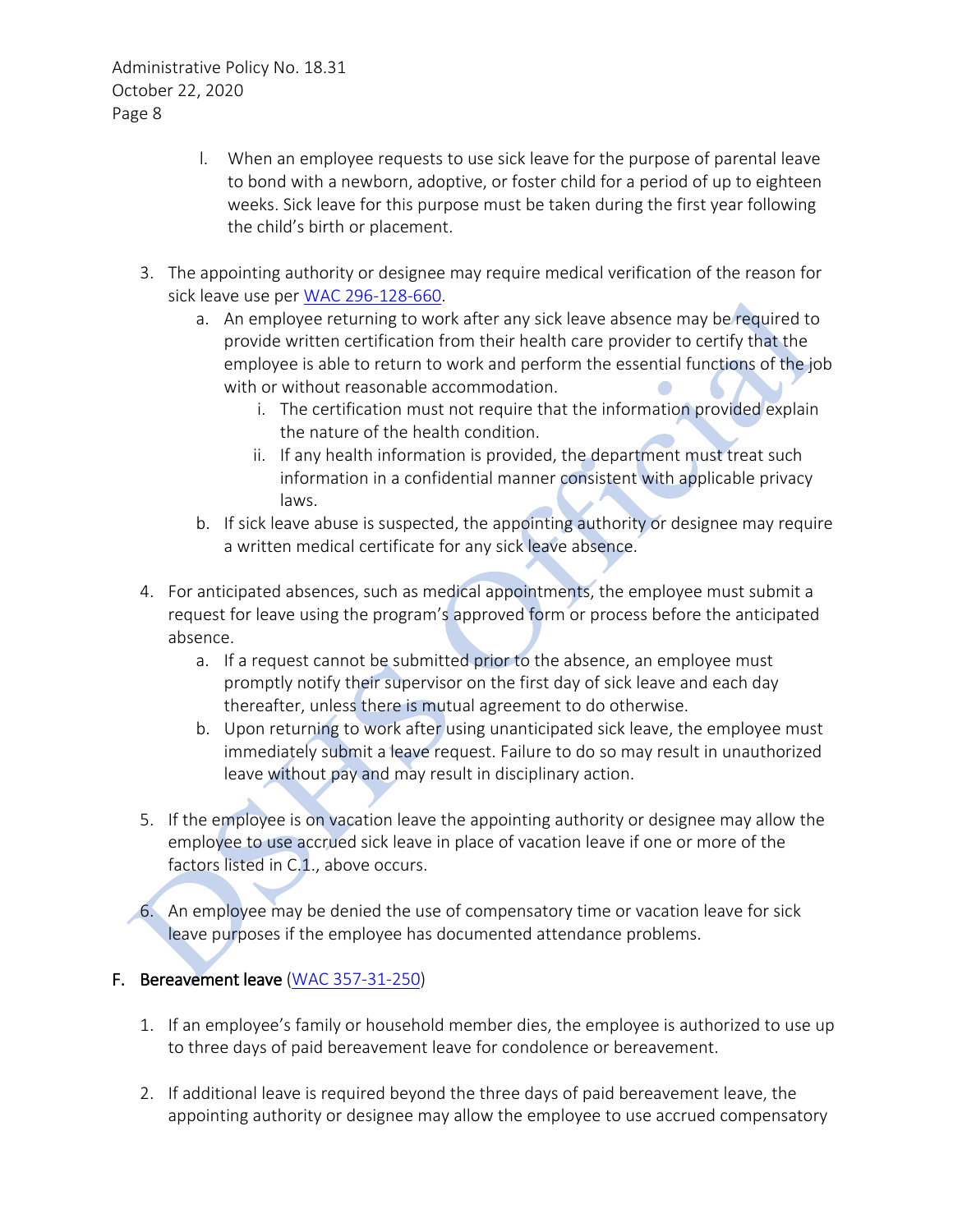> time, sick leave, vacation leave, personal holiday, or leave without pay for bereavement purposes.

3. The appointing authority or designee may require verification of the request for bereavement leave.

## G. Military leave [\(WAC 357-31-360,](http://apps.leg.wa.gov/WAC/default.aspx?cite=357-31-360) [WAC 357-31-370,](http://apps.leg.wa.gov/WAC/default.aspx?cite=357-31-370) [WAC 357-31-373\)](http://apps.leg.wa.gov/WAC/default.aspx?cite=357-31-373)

- 1. Employees must be granted military leave with pay not to exceed twenty one working days during each year, beginning October 1st and ending the following September 30th, in order to report for required military duty, training duty in the Washington National Guard or the Army, Navy, Air Force, Coast Guard, or Marine Corps reserves of the United States or any organized reserve or armed forces of the United States, or to report for drills including those in the National Guard under Title 10 U.S.C., or state active status. The employee is charged military leave only for the days that the employee is scheduled to work.
	- a. Military leave with pay is in addition to any vacation and sick leave to which an employee is entitled and does not reduce benefits, performance ratings, privileges, or pay.
	- b. During paid military leave, the employee must receive the normal base salary.
	- c. Employees required to appear during working hours for a physical examination to determine physical fitness for military service must receive full pay for the time required to complete the examination.
- 2. Employees who are not yet in the military may use paid miscellaneous leave for this purpose. Employees who are already in the military may use paid military leave as described in this section. An employee who is currently in the military may use paid miscellaneous leave for this purpose if they do not have paid military leave available.
- 3. No adjustments are made to the seniority date, leave accrual rate, periodic increment date, performance ratings, privileges, or pay while an employee is on paid military leave or a military leave of absence without pay.

## H. Inclement weather [\(WAC 357-31-255\)](http://apps.leg.wa.gov/WAC/default.aspx?cite=357-31-255)

- 1. When the department's secretary or designee determines inclement weather conditions exist, refer to DSHS Administrative Policy 09.16 [Emergency Closures and Suspension of](http://asd.dshs.wa.gov/RPAU/documents/Admin-Policy/18-32.doc)  [Operations.](http://asd.dshs.wa.gov/RPAU/documents/Admin-Policy/18-32.doc) Department employees are responsible for arranging how they travel to and from work.
- 2. If a work location remains fully operational but an employee is unable to report to work or remain at work because of severe inclement weather or conditions caused by severe inclement weather, the employee's leave will be charged in the following order: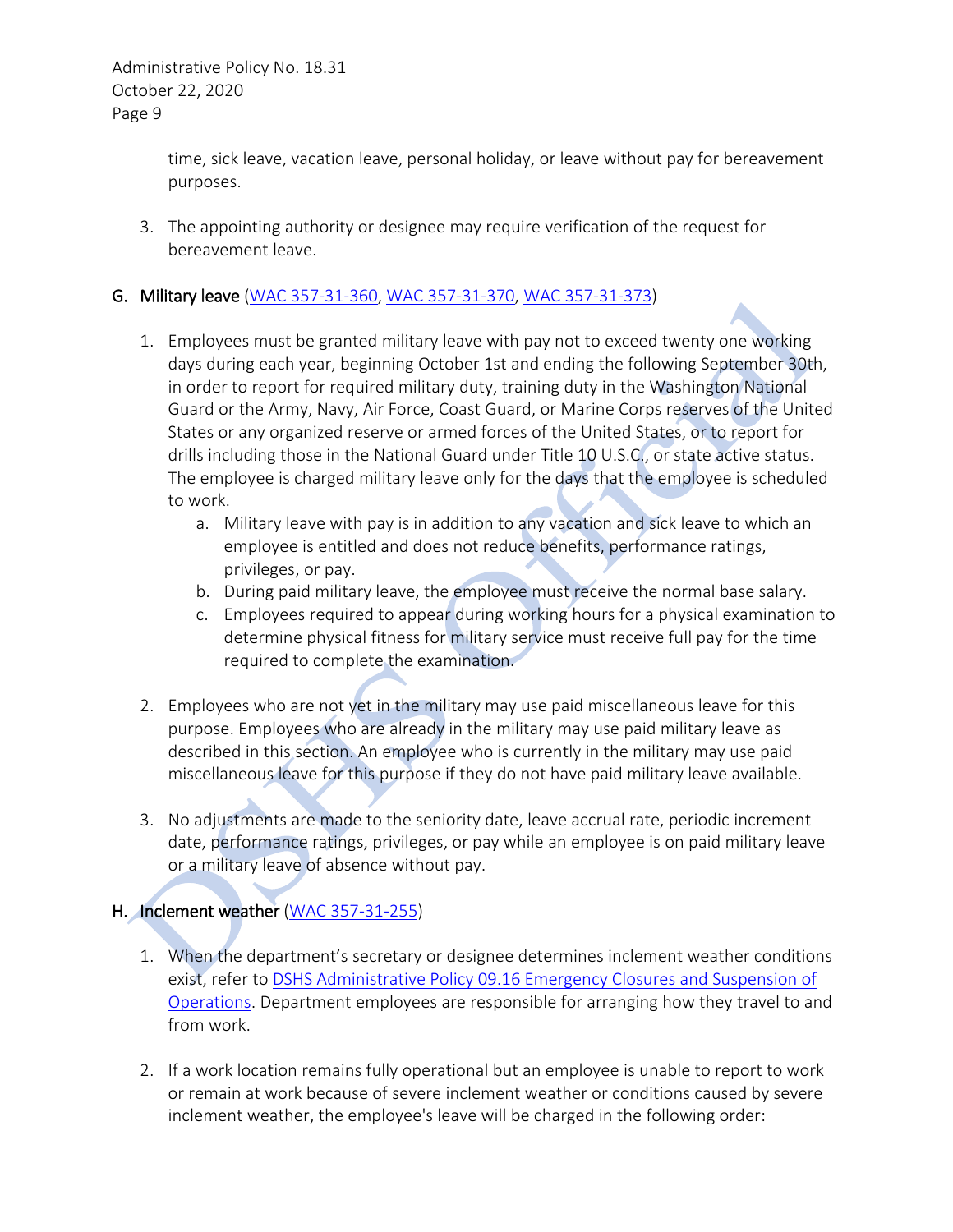- a. Any earned compensatory time or previously accumulated exchange time;
- b. Any accrued vacation leave;
- c. Any accrued sick leave, up to a maximum of three (3) days in any calendar year;
- d. Leave without pay.
- 3. The paid leave types are used in the order listed within subsection 2, and each type of paid leave is exhausted before using another type of leave. Employees are permitted to use leave without pay rather than vacation or sick leave.
- 4. Employees at the special commitment center will be granted up to 2 hours of paid time for severe inclement weather.
- 5. When severe inclement weather prevents an employee in official travel status from returning to their official duty station or residence, the employee remains in official travel status. The employee must notify their supervisor of the inability to return from travel status. Travel costs are reimbursed per department and office of financial management (OFM) travel policies.
- 6. Appointing authorities are delegated authority to authorize reimbursement of costs for lodging and per diem for employees who are asked to remain close to their work site during severe inclement weather.
- 7. The local administrator or designee may allow employees to use options listed in the DSHS Modern and Mobile Workplace Policy 18.87 during inclement weather.

# I. Leave without pay [\(WAC 357-31-327,](http://apps.leg.wa.gov/WAC/default.aspx?cite=357-31-327) [WAC 357-31-330,](http://apps.leg.wa.gov/WAC/default.aspx?cite=357-31-330) [WAC 357-31-335,](http://apps.leg.wa.gov/WAC/default.aspx?cite=357-31-335)  [WAC 357-31-340\)](http://apps.leg.wa.gov/WAC/default.aspx?cite=357-31-340)

- 1. Leave without pay is limited to twelve months in any consecutive five year period, except for:
	- a. Compensable work-related injury or illness;
	- b. Educational leave;
	- c. Government service;
	- d. Military leave;
	- e. Seasonal career employment leave;
	- f. Leave for a serious health condition taken under the provision of the Family and Medical Leave Act (FMLA);
	- g. Leave taken voluntarily to reduce the effect of a layoff;
	- h. Leave authorized in advance by an appointing authority or designee as part of a plan to reasonably accommodate a person with a disability; or
	- i. When an employee is approved to receive benefits for approved paid family and medical leave under [title 50A RCW](https://app.leg.wa.gov/RCW/default.aspx?cite=50A) and qualifies for employment protection per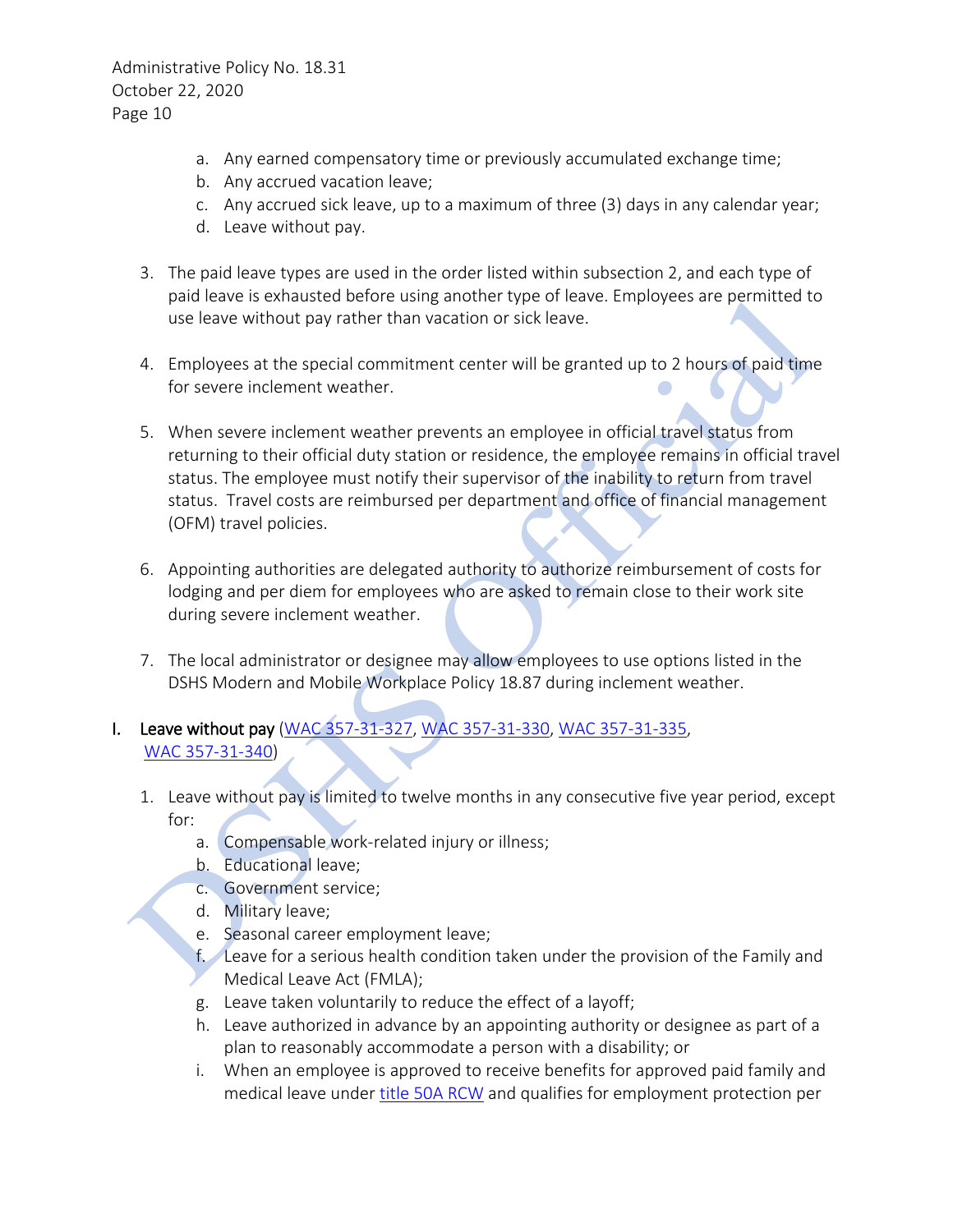> [RCW 50A.35.010,](https://app.leg.wa.gov/RCW/default.aspx?cite=50A.35.010) an employee must remain on leave without pay or use accrued leave as a supplemental benefit while receiving a partial wage replacement.

- 2. The appointing authority or designee may require verification supporting the request for leave without pay.
- 3. Leave without pay, in excess of 15 consecutive workdays, affects an employee's probationary and trial service period (WAC [357-31-355\)](http://apps.leg.wa.gov/WAC/default.aspx?cite=357-31-355), anniversary date, unbroken service date, periodic increment date, and seniority date [\(WAC 357-31-345](http://apps.leg.wa.gov/WAC/default.aspx?cite=357-31-345) and [347\)](http://apps.leg.wa.gov/WAC/default.aspx?cite=357-31-347).
- 4. Leave without pay must be granted for (WAC [357-31-327\)](http://apps.leg.wa.gov/WAC/default.aspx?cite=357-31-327):
	- a. An employee who is a volunteer firefighter called to duty to respond to a fire, natural disaster, or medical emergency;
	- b. An employee or the employee's family member who is a victim of domestic violence, sexual assault, or stalking;
	- c. An employee to be with a spouse or registered domestic partner who is a member of the armed forces of the United States National Guard or reserves, after the military spouse or registered domestic partner has been notified of an impending call or order to active duty, before deployment, or when the military spouse or registered domestic partner is on leave from deployment; or
	- d. An employee requests a day off for a reason of faith or conscience, or to participate in an organized activity with a religious denomination, church, or religious organization per [WAC 357-31-052.](https://apps.leg.wa.gov/WAC/default.aspx?cite=357-31-052)
	- e. An employee who is on approved paid family and medical leave under [title 50A](https://app.leg.wa.gov/RCW/default.aspx?cite=50A)  [RCW.](https://app.leg.wa.gov/RCW/default.aspx?cite=50A) Leave taken under this subsection may be subject to verification that the employee is approved to receive benefits for paid family and medical leave under [title 50A RCW,](https://app.leg.wa.gov/RCW/default.aspx?cite=50A) and qualifies for employment protection per [RCW 50A.35.010.](https://app.leg.wa.gov/RCW/default.aspx?cite=50A.35.010)
- 5. Leave without pay may be granted for:
	- a. Any reason that leave with pay may be granted, when meeting the conditions for leave with pay;
	- b. Educational leave;
	- c. Leave for government service in the public interest;
	- d. Military leave of absence;
	- e. Parental leave;
	- f. Family care emergency;
	- g. Bereavement or condolence;
	- h. Absence due to inclement weather;
	- i. Serious health condition of an eligible employee's child, spouse, registered domestic partner, or parent;
	- j. Leave taken voluntarily to reduce the effect of an employer's layoff;
	- k. Leave that is authorized in advance by the appointing authority or designee as part of a plan to reasonably accommodate a person with a disability; or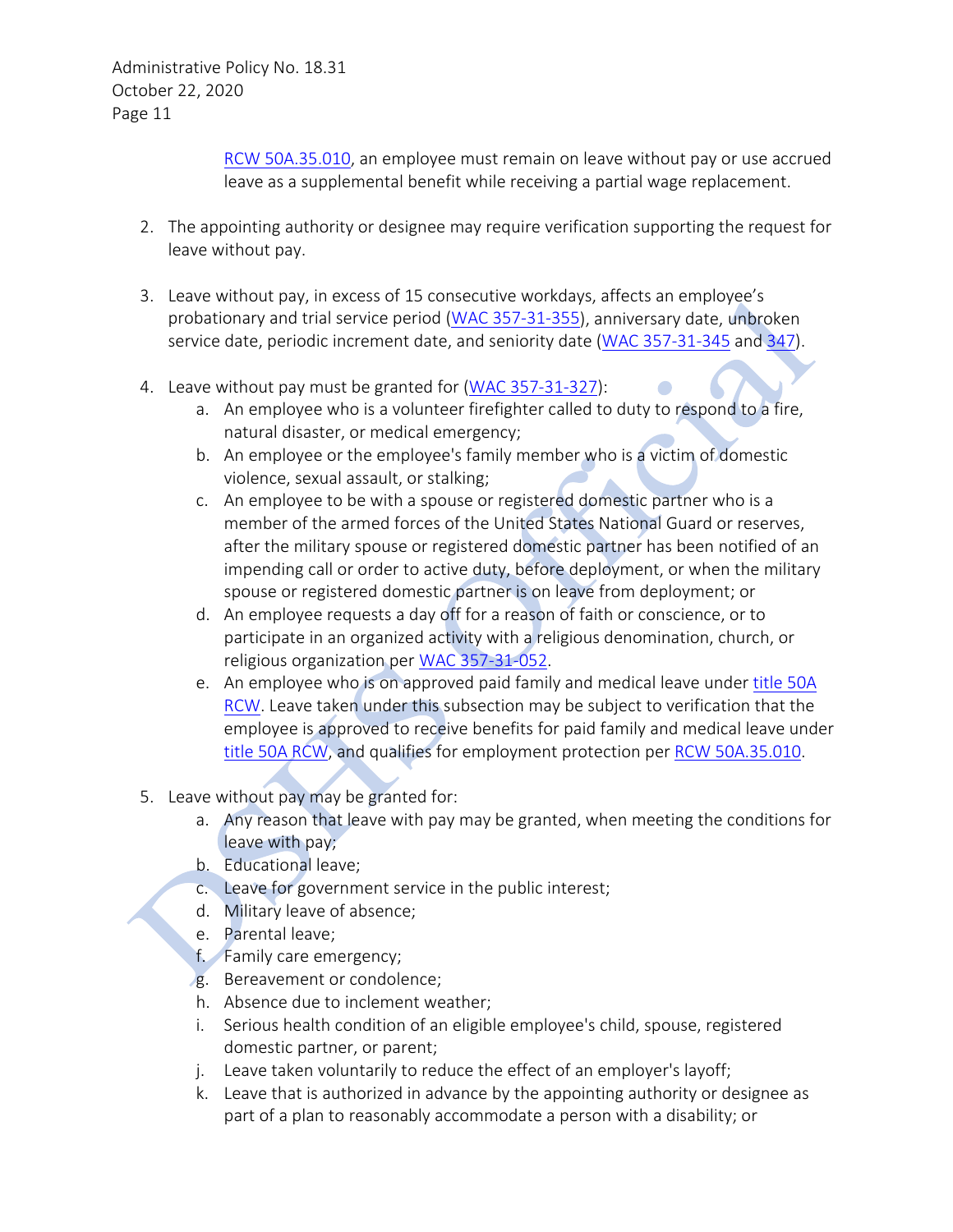- l. Employees receiving time loss compensation.
- 6. Employees returning from authorized leave without pay must be employed in the same position or a similar position in the same class and in the same geographical area, provided the return to employment does not conflict with layoff rules.

#### J. Miscellaneous paid leave

#### 1. Jury duty [\(WAC 357-31-315\)](http://apps.leg.wa.gov/WAC/default.aspx?cite=357-31-315)

- a. An employee must be granted a leave of absence with pay when required to report for jury duty service. The appointing authority or designee may require documentation or verification of jury duty service.
- b. Employees are allowed to keep any compensation they receive for serving as a member of a jury in addition to their regular pay.
- c. The department must grant a leave of absence with pay for the employee to respond to a subpoena when:
	- i. The employee is subpoenaed on the employer's behalf; or
	- ii. The subpoena is for a legal proceeding that is unrelated to the employee's personal or financial matters.

#### 2. Exam interview/civil duty [\(WAC 357-31-325,](http://apps.leg.wa.gov/WAC/default.aspx?cite=357-31-325) [WAC 357-31-326\)](http://apps.leg.wa.gov/WAC/default.aspx?cite=357-31-326)

- a. Leave with pay must be granted to an employee:
	- i. To allow an employee to receive assessment from the employee assistance program;
	- ii. When an employee is scheduled to take an examination or participate in an interview for a position with a state employer during scheduled work hours; or
	- iii. When an employee is required to appear during working hours for a physical examination to determine physical fitness for military service.
- b. Appointing authority's may limit the number of occurrences or the total amount of paid leave that is granted to an employee to participate in an interview or take an examination during scheduled work hours.
- c. Appointing authorities may deny an employee's request to participate in an interview or take an examination during scheduled work hours based upon operational necessity.
- d. The department may grant leave with pay for an employee to perform civil duties as a volunteer including but not limited to firefighting, search and rescue efforts, or donating blood.

#### K. Shared leave [\(WAC 357-31-380,](http://apps.leg.wa.gov/WAC/default.aspx?cite=357-31-380) [WAC 357-31-390,](http://apps.leg.wa.gov/WAC/default.aspx?cite=357-31-390) [WAC 357-31-395,](http://apps.leg.wa.gov/WAC/default.aspx?cite=357-31-395) [WAC 357-31-400\)](http://apps.leg.wa.gov/WAC/default.aspx?cite=357-31-400)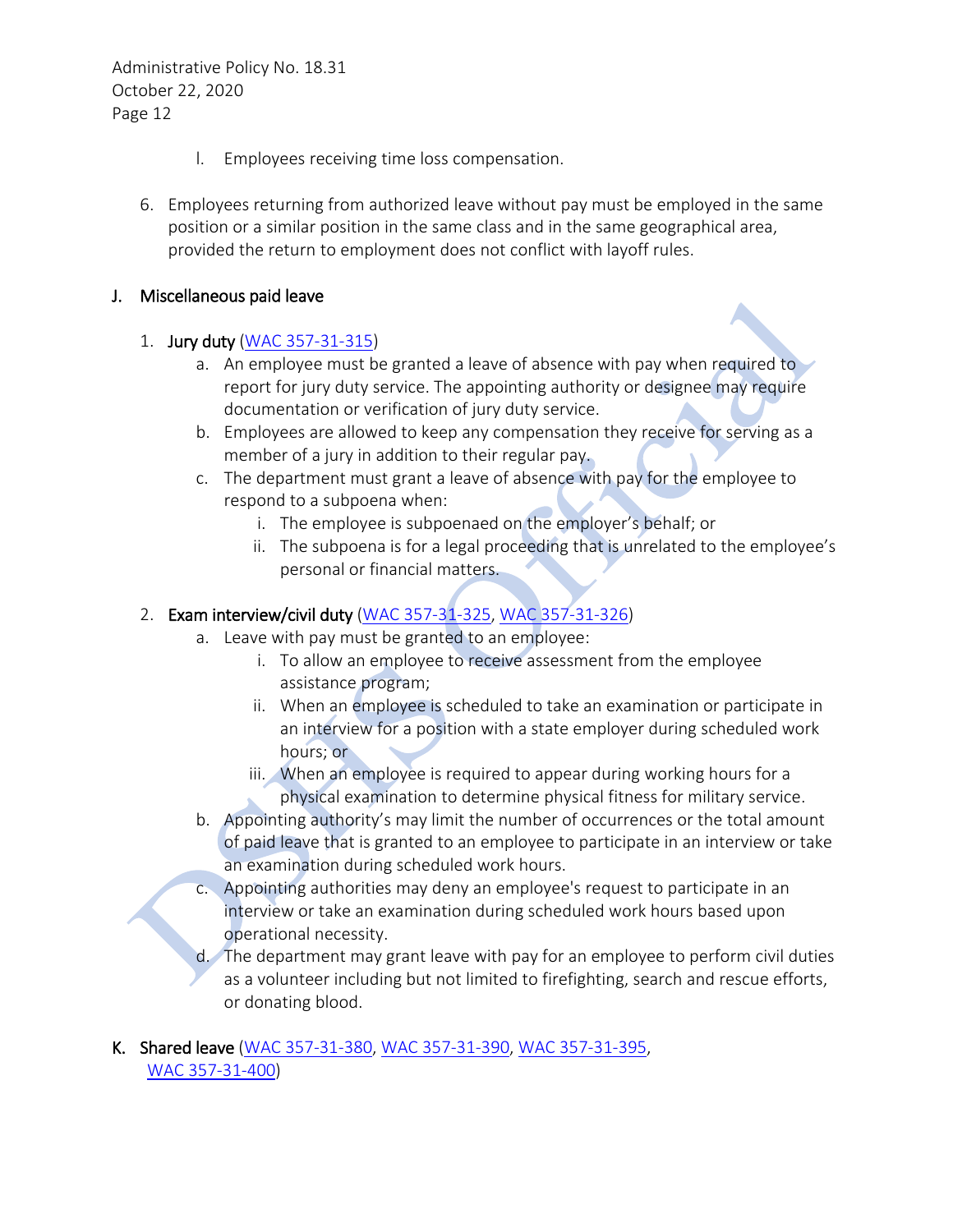- 1. An employee may be eligible to receive shared leave if the appointing authority or designee determines that the employee meets the following criteria:
	- a. The employee:
		- i. Suffers from, or has a relative or household member suffering from, an illness, injury, impairment, or physical or mental condition that is extraordinary or severe nature;
		- ii. Has been called to service in the uniformed services;
		- iii. Has the needed skills to assist in responding to a state of emergency declared anywhere within the United States by the federal or any state government or its aftermath, and volunteers their services to either a governmental agency or a nonprofit organization engaged in humanitarian relief in the devastated area. The governmental agency or nonprofit organization accepts the employee's offer of volunteer services;
		- iv. Is a victim of domestic violence, sexual assault, or stalking;
		- v. Is a current member of the uniformed services or is a veteran as defined under [RCW 41.04.005,](https://app.leg.wa.gov/RCW/default.aspx?cite=41.04.005) and is attending medical appointments or treatments for a service connected injury or disability;
		- vi. Is the spouse of a current member of the uniformed services or a veteran as defined under [RCW 41.04.005,](https://app.leg.wa.gov/RCW/default.aspx?cite=41.04.005) who is attending medical appointments or treatments for a current member or veteran, for a service connected injury or disability and requires assistance while attending appointments or treatments;
		- vii. Needs the time for parental leave as defined i[n WAC 357-31-395](https://apps.leg.wa.gov/WAC/default.aspx?cite=357-31-395) (3); or
		- viii. Is sick or temporarily disabled because of a pregnancy disability as defined in [WAC 357-31-395](https://apps.leg.wa.gov/WAC/default.aspx?cite=357-31-395) (4).
	- b. The illness, injury, impairment, condition, call to service, emergency volunteer service, or consequences of domestic violence, sexual assault, or stalking has caused, or is likely to cause the employee to either:
		- i. Go on leave without pay status; or
		- ii. Terminate state employment.
	- c. The employee's absence and the use of shared leave are justified.
	- d. The employee depleted, or will shortly deplete their compensatory time, personal holiday, accrued vacation leave, and accrued sick leave [\(WAC 357-31-435\)](http://apps.leg.wa.gov/WAC/default.aspx?cite=357-31-435).
- 2. The employee has abided by the departments rules regarding:
	- a. Sick leave use;
	- b. Military service;
- 3. The appointing authority or designee may permit an employee to receive shared leave under this section as a result of the 2019 Coronavirus (COVID-19).
	- a. Shared leave may be authorized until the expiration of proclamation 20-05 that will be provided by the governor per RCW 41.04.665.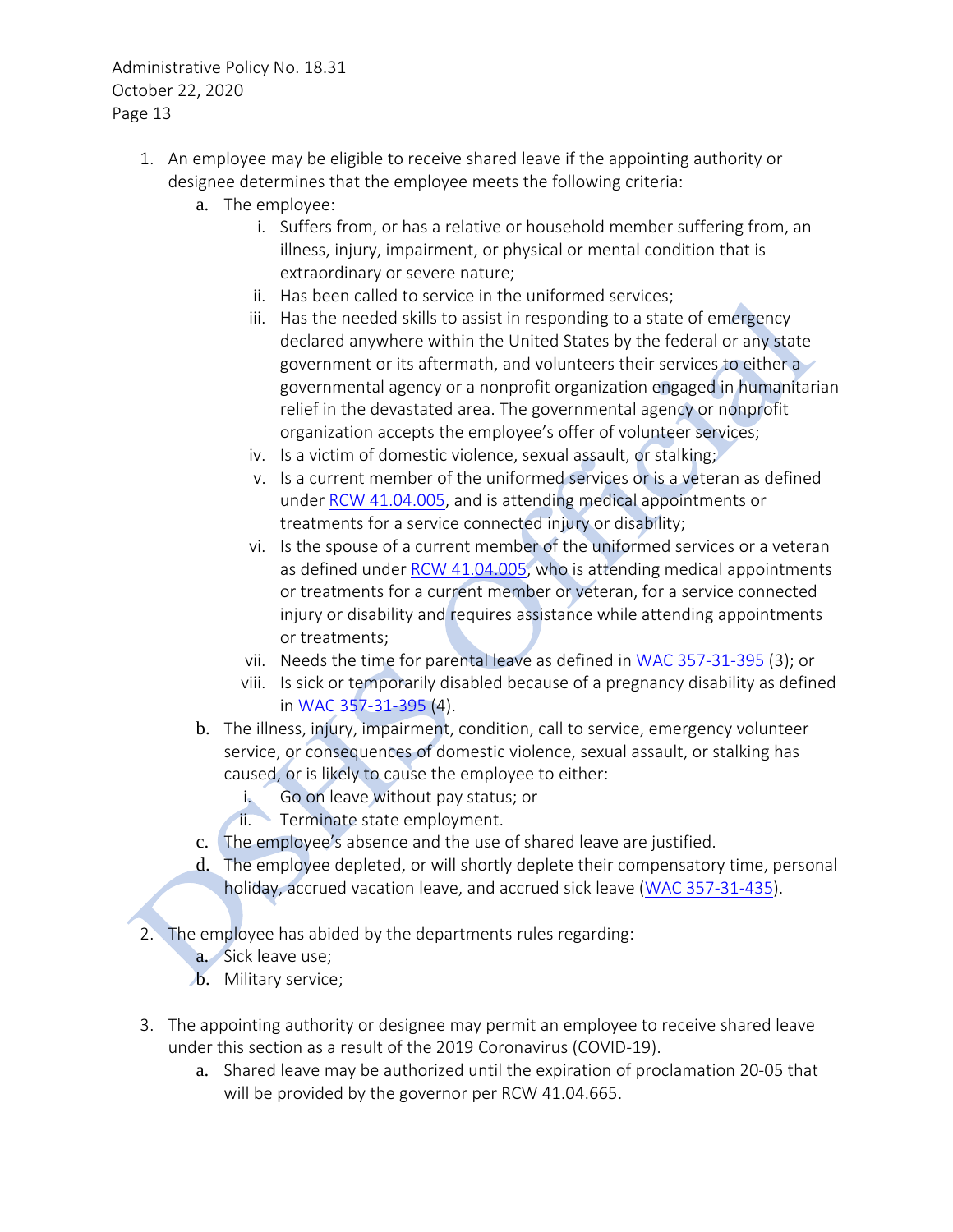- 4. The appointing authority or designee determines the amount of leave, if any, that an employee may receive.
	- a. The department may not prevent an employee from using shared leave intermittently or on non-consecutive days.
	- b. An employee must not receive more than 522 days of shared leave during total state employment. The department's secretary or designee may authorize leave in excess of 522 days in extraordinary circumstances for an employee qualifying for shared leave because they are suffering from illness, injury, impairment, or physical or mental condition, that is of an extraordinary or severe nature.
	- c. A nonpermanent employee who is eligible to use accrued leave or a personal holiday may not use shared leave beyond the expected end date of the appointment.
	- d. An employee receiving industrial insurance wage replacement benefits may not receive greater than twenty five percent (25%) of their base salary from the receipt of share leave under this section.
- 5. The appointing authority or designee is encouraged to consider other methods of accommodating the employee's needs. Other methods include modified duty, modified hours, flex-time, or special assignments in place of shared leave.
- 6. Employees may be required to submit documentation to receive approval. The appointing authority or designee may require the following types of documentation based on the purpose of the shared leave.
	- a. Employees seeking shared leave under [WAC 357-31-390](http://apps.leg.wa.gov/WAC/default.aspx?cite=357-31-390) (1)(a), the appointing authority or designee will require the employee to submit a medical certificate from a licensed physician or health care practitioner verifying the severe or extraordinary nature and expected duration of the condition before the employer approves or disapproves the request. **Exception:** During a pandemic, the appointing authority or designee may waive the requirement for a medical certificate.
	- b. Employees seeking shared leave under [WAC 357-31-390](http://apps.leg.wa.gov/WAC/default.aspx?cite=357-31-390) (1)(b), the appointing authority will require the employee to submit a copy of the military orders verifying the employee's required absence before the employer approves or disapproves the request.
	- c. Employees seeking shared leave under [WAC 357-31-390](http://apps.leg.wa.gov/WAC/default.aspx?cite=357-31-390)  $(1)(c)$ , the appointing authority will require proof of acceptance of an employee's offer to volunteer for either a governmental agency or a nonprofit organization during a declared state of emergency.
	- d. Employees seeking shared leave under [WAC 357-31-390](http://apps.leg.wa.gov/WAC/default.aspx?cite=357-31-390) (1)(d), the appointing authority or designee may require that the request be supported by documentation. An employee may satisfy the verification requirement by providing the employer with one or more of the following: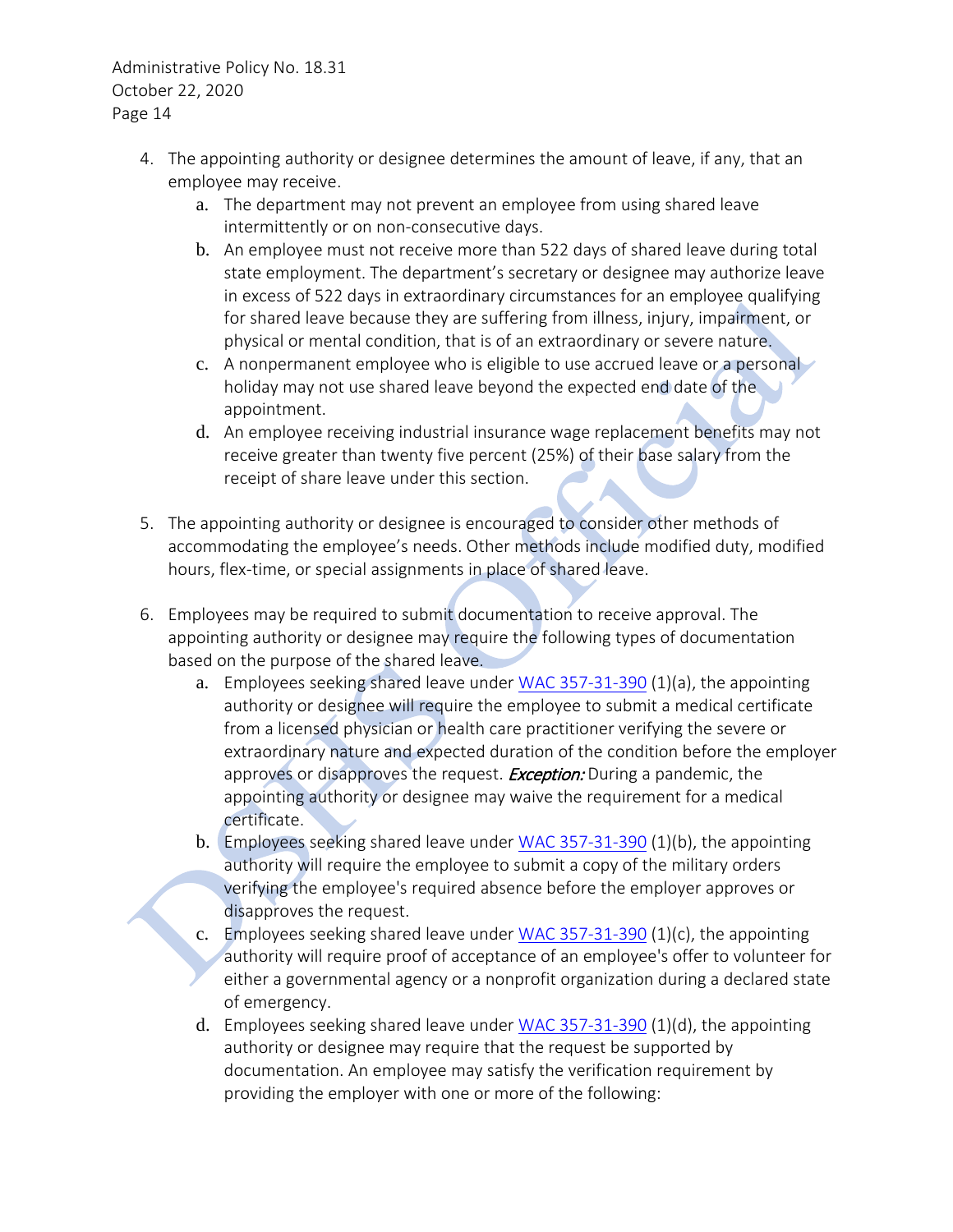- i. A police report indicating that the employee was a victim of domestic violence, sexual assault, or stalking;
- ii. A court order protecting or separating the employee from the perpetrator of the act of domestic violence, sexual assault, or stalking;
- iii. Evidence from the court or prosecuting attorney that the employee appeared or is scheduled to appear in court in connection with an incident of domestic violence, sexual assault, or stalking;
- iv. An employee's written statement that the employee is a victim of domestic violence, sexual assault, or stalking; or
- v. Documentation that the employee is a victim of domestic violence, sexual assault, or stalking, from any of the following persons from whom the employee or employee's family member sought assistance in addressing the domestic violence, sexual assault, or stalking: An advocate for victims of domestic violence, sexual assault, or stalking; an attorney; a member of the clergy; or a medical or other professional.
- e. Employees seeking shared leave under [WAC 357-31-390](https://apps.leg.wa.gov/WAC/default.aspx?cite=357-31-390) (1)(e), the appointing authority or designee may require that the request be supported by documentation.
- f. Employees seeking shared leave under [WAC 357-31-390](https://apps.leg.wa.gov/WAC/default.aspx?cite=357-31-390) (1)(f), the appointing authority or designee may require that the request be supported by documentation.
- g. Employees seeking shared leave under [WAC 357-31-390](https://apps.leg.wa.gov/WAC/default.aspx?cite=357-31-390) (1)(g), the appointing authority designee may not require the employee to submit a medical certificate from a licensed physician or health care practitioner when requesting leave pursuant to [ESHB 1434](https://app.leg.wa.gov/billsummary?BillNumber=1434&Year=2017&Initiative=False) & [chapter 41.04 RCW.](https://app.leg.wa.gov/RCW/default.aspx?cite=41.04)
- h. Employees seeking shared leave under [WAC 357-31-390](https://apps.leg.wa.gov/WAC/default.aspx?cite=357-31-390) (1)(h), the appointing authority or designee may not require the employee to submit a medical certificate from a licensed physician or health care practitioner when requesting leave pursuant to [ESHB 1434](https://app.leg.wa.gov/billsummary?BillNumber=1434&Year=2017&Initiative=False) [& chapter 41.04 RCW.](https://app.leg.wa.gov/RCW/default.aspx?cite=41.04)
- 7. An employee may donate leave to employees in other agencies, institutions of higher education, or related higher education boards with approval from heads of both agencies [\(WAC 357-31-410\)](http://apps.leg.wa.gov/WAC/default.aspx?cite=357-31-410).
- 8. An employee using shared leave remains classified as a state employee. If an employee is on shared leave during a probationary or trial service period, then the review period is extended by the number of calendar days on shared leave [\(WAC-31-440\)](http://apps.leg.wa.gov/WAC/default.aspx?cite=357-31-440).
- 9. The appointing authority or designee may deny a shared leave request, if the request does not meet the conditions outlined within the previous subsections.
	- a. The appointing authority or designee may deny a shared leave request, if the employee has documented attendance issues or leave abuse within the last three years. Documentation includes performance evaluations and disciplinary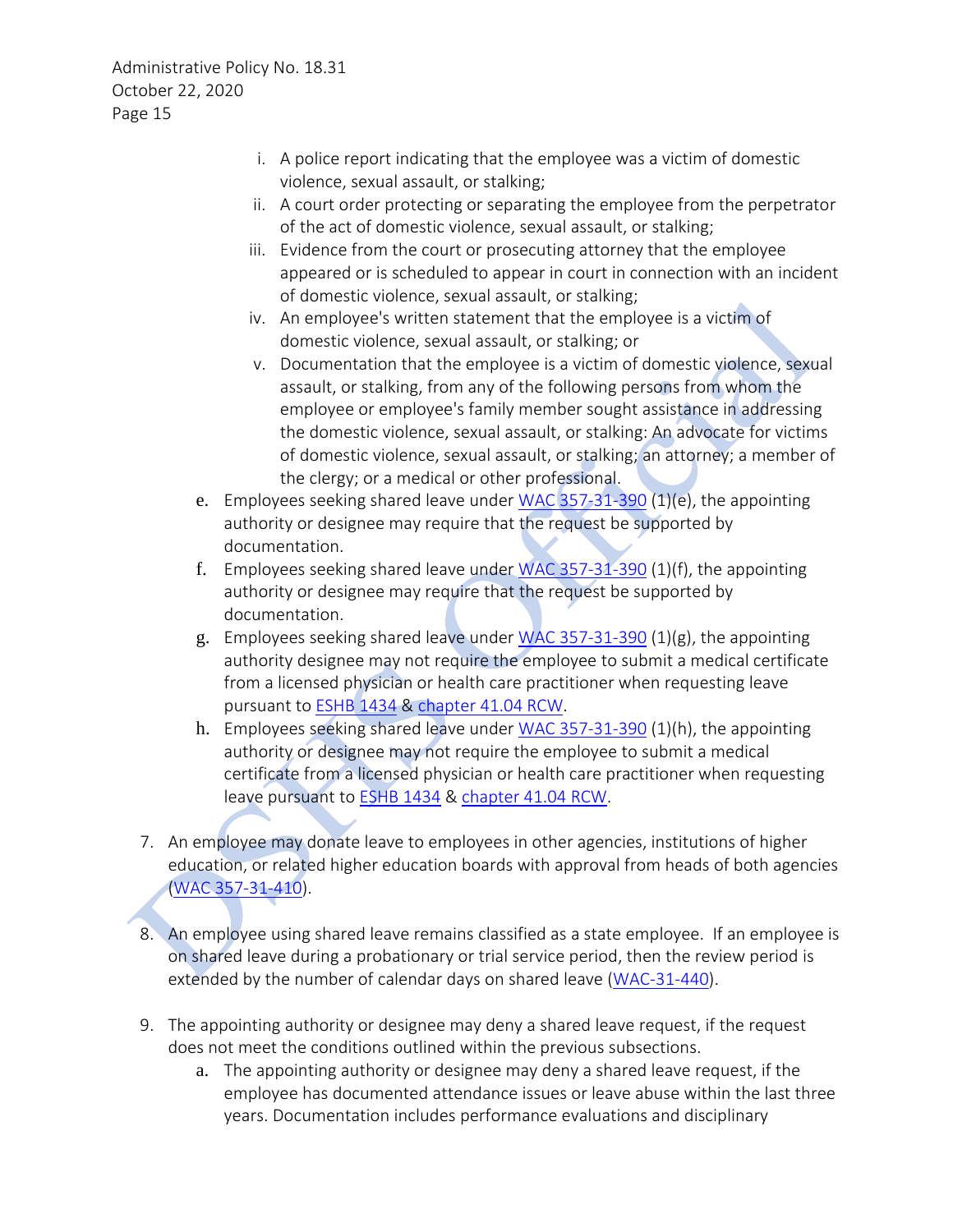> documents within the employee's personnel files, or communication records, attendance records, and other documents relevant to performance expectations in the supervisors files (WAC 357-31-455).

b. The appointing authority or designee must notify the employee of any shared leave request denial in writing.

## L. Family care emergency leave [\(WAC 357-31-285,](http://apps.leg.wa.gov/WAC/default.aspx?cite=357-31-285) [WAC 357-31-290,](http://apps.leg.wa.gov/WAC/default.aspx?cite=357-31-290) [WAC 357-31-295,](http://apps.leg.wa.gov/WAC/default.aspx?cite=357-31-295) [WAC 357-31-300,](http://apps.leg.wa.gov/WAC/default.aspx?cite=357-31-300) [WAC 357-31-305\)](http://apps.leg.wa.gov/WAC/default.aspx?cite=357-31-305)

1. Leave under this section must be authorized for a family care emergency to care for the employee's spouse, registered domestic partner, household member, or employee's/spouse's/registered domestic partner's minor or dependent child, parent or grandparent.

Leave may be authorized to care for other family members, including children over the age of 18 who are incapable of self-care.

- 2. Advance notice is not required for family care emergency leave. However, the employee must notify the supervisor at the beginning of the absence.
- 3. The appointing authority or designee may require the employee to provide verification of the need to take leave and that the situation was such that advance notice was not possible.

Each calendar year an employee is allowed to use up to three workdays of the following leave types for qualifying family care emergencies [\(WAC 357-31-295\)](http://apps.leg.wa.gov/WAC/default.aspx?cite=357-31-295):

- a. Compensatory time;
- b. Vacation leave;\*
- c. Sick leave per [WAC 357-31-130;](http://apps.leg.wa.gov/WAC/default.aspx?cite=357-31-130)\*
- d. Leave without pay;\*
- e. Personal holiday.

\*The appointing authority or designee may grant additional leave in excess of three days for each category of leave [\(WAC 357-31-300\)](http://apps.leg.wa.gov/WAC/default.aspx?cite=357-31-300).

#### M. Parental leave [\(WAC 357-31-465,](http://apps.leg.wa.gov/WAC/default.aspx?cite=357-31-465) [WAC 357-31-470,](http://apps.leg.wa.gov/WAC/default.aspx?cite=357-31-470) [WAC 357-31-475,](http://apps.leg.wa.gov/WAC/default.aspx?cite=357-31-475) [WAC 357-31-480,](http://apps.leg.wa.gov/WAC/default.aspx?cite=357-31-480) [WAC](http://apps.leg.wa.gov/WAC/default.aspx?cite=357-31-485)  [357-31-485,](http://apps.leg.wa.gov/WAC/default.aspx?cite=357-31-485) [WAC 357-31-490,](http://apps.leg.wa.gov/WAC/default.aspx?cite=357-31-490) [WAC 357-31-495\)](http://apps.leg.wa.gov/WAC/default.aspx?cite=357-31-495)

- 1. Parental leave is only available to permanent employees or employees who have worked for the state for at least twelve months and worked at least 1250 hours during the previous twelve-month period.
- 2. Employees must be granted parental leave for purposes of: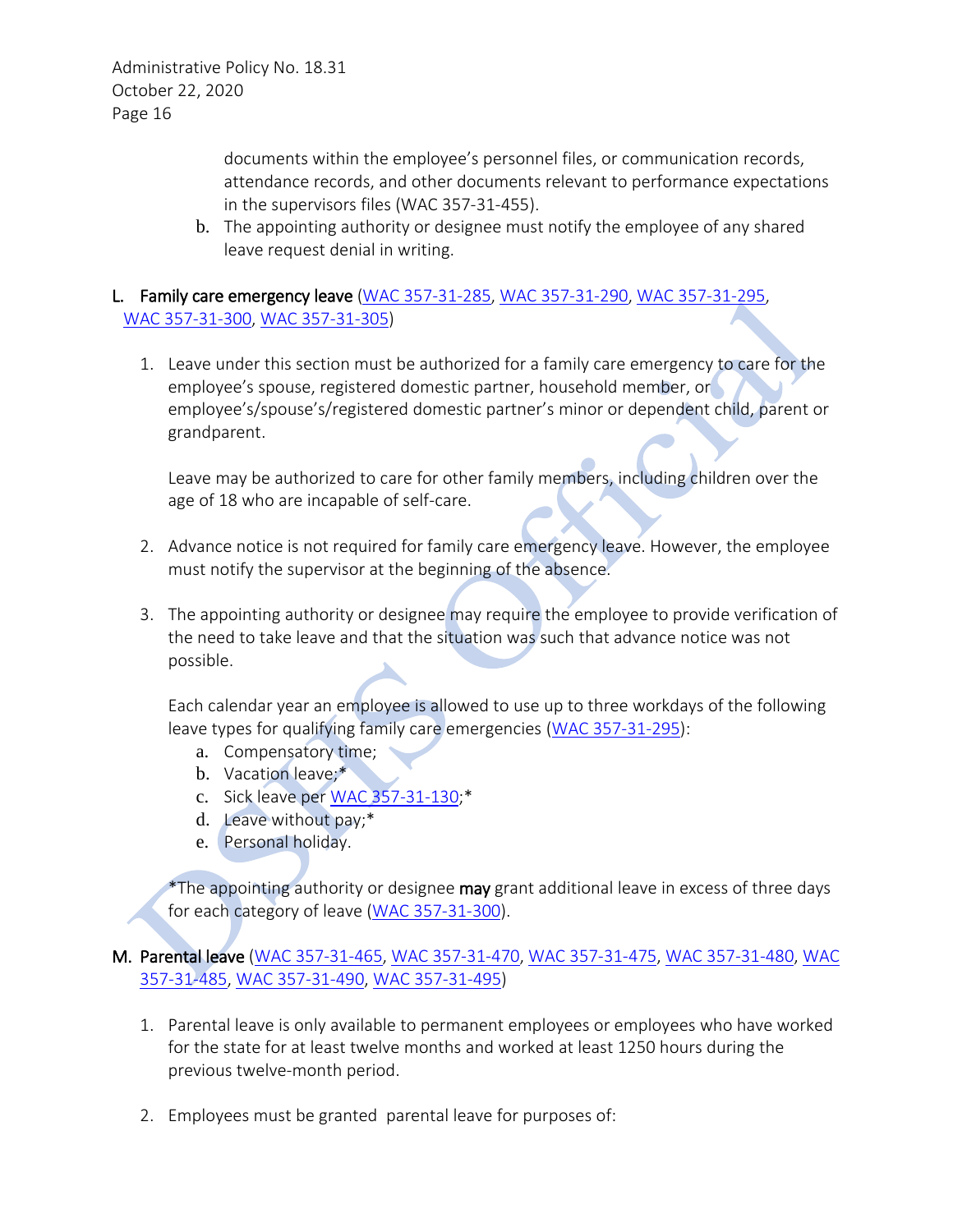- a. The birth and care of a newborn child of the employee;
- b. Placement of a minor or dependent child with the employee for adoption or foster care; or
- c. Bonding with a newborn child, or a minor or dependent child during adoption or foster care placement.
- 3. Parental leave must be taken during the first year following the child's birth or placement of the minor or dependent child with the employee for adoption or foster care.
- 4. The employee must submit a written request for parental leave with not less than thirty days' notice, except when a child's birth or placement requires leave with less notice. In that circumstance, the employee must provide notice as soon as possible.
- 5. A request for parental leave request must be granted to the employee for the purpose of bonding with their natural newborn, adoptive, or foster child during the first year after the child's birth or placement:
	- a. Parental leave may extend up to six months, including time covered by the FMLA;
	- b. Leave beyond the period covered by the FMLA may only be denied due to the organization's business needs.
- 6. If the employee's parental leave request exceeds the twelve weeks allowed under FMLA, the appointing authority or designee must respond to the employee, in writing, within ten working days of receiving the request. If the leave is denied, reasons supporting the organization's business needs must be provided to the employee.
- 7. If a permanent employee is sick or temporarily disabled because of pregnancy or childbirth:
	- a. A request to use sick leave must be granted;
	- b. Pregnancy disability leave, under Washington's Family Care Act, is in addition to the twelve weeks of FMLA leave.
- 8. Disability leave due to pregnancy and/or childbirth may combine sick leave, vacation leave, personal holiday, compensatory time, or leave without pay, at the discretion of the employee.
- 9. The appointing authority or designee may require verification to support the request for leave.
- 10. The department must make arrangements available to lactating employees as established in [administrative policy 18.85 lactating employees in the workplace.](http://one.dshs.wa.lcl/Policies/Administrative/DSHS-AP-18-85.pdf)
- N. Family and Medical Leave Act of 1993 (FMLA) [\(WAC 357-31-525,](http://apps.leg.wa.gov/WAC/default.aspx?cite=357-31-525) [WAC 357-31-530,](http://apps.leg.wa.gov/WAC/default.aspx?cite=357-31-530) [WAC 357-](http://apps.leg.wa.gov/WAC/default.aspx?cite=357-31-535) [31-535,](http://apps.leg.wa.gov/WAC/default.aspx?cite=357-31-535) [WAC 357-31-540\)](http://apps.leg.wa.gov/WAC/default.aspx?cite=357-31-540)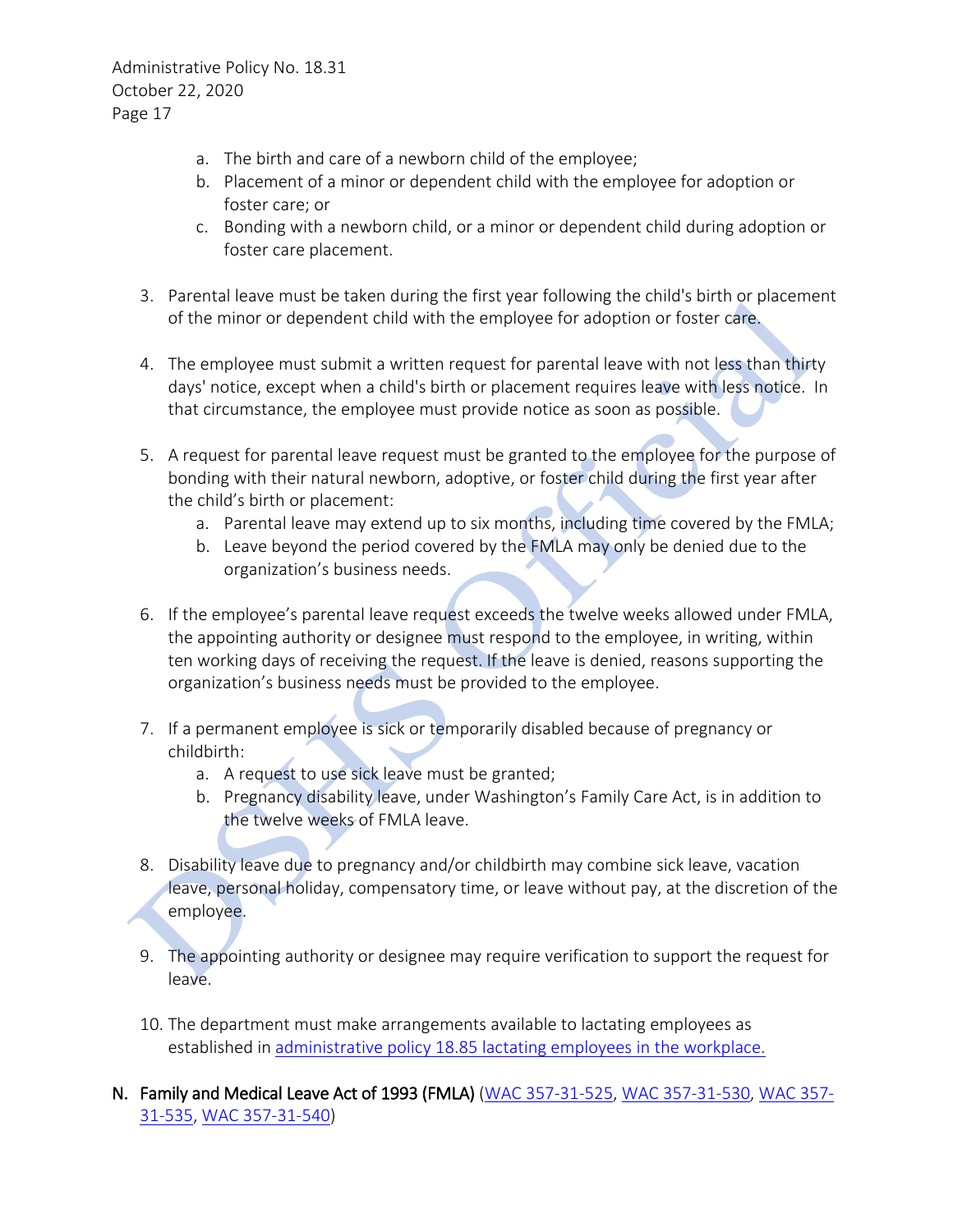- 1. The department cannot diminish or withhold benefits provided through state laws and civil service rules, when complying with FMLA.
- 2. An eligible employee must be granted up to, but may not exceed, twelve work weeks of absence during a twelve-month period for one or more of the following:
	- a. The employee has a serious health condition;
	- b. The employee cares for a parent, spouse, minor or dependent child who has a serious health condition;
	- c. The birth of, and to provide care to, the employee's newborn, adopted, or foster child. [\(WAC 357-31-460\)](http://apps.leg.wa.gov/WAC/default.aspx?cite=357-31-460);
	- d. Due to a qualifying exigency (as described in the Family and Medical Leave Act of 1993 and its amendments (29 USC 2601 et seq) and its implementing rules, 29 CFR Part 825) arising from the fact that the employee's spouse, child of any age, or parent is on active duty or is notified of pending call to active duty in the armed forces in support of a contingency operation.
		- i. This subsection only applies if the spouse, child, or parent of the employee is a member of the National Guard or reserves, and certain retired members of the regular armed forces and retired reserves. This section does not apply if the spouse, child, or parent of the employee is a member of the regular armed forces on active duty.
		- ii. This section only applies to federal calls to active duty.
- 3. An eligible employee who is the spouse, son, daughter, parent, or next of kin of a covered service member is entitled up to a maximum of twenty-six work weeks of leave during a twelve-month period to care for the service member who is suffering from a serious illness or injury arising from injuries incurred in the line of duty. The leave described in this section is only available during a single twelve-month period.
	- a. For purposes of this section, "next of kin" is the nearest blood relative of that individual other than the individual's spouse, parent, or child in the following order of priority:
		- i. Blood relatives who have been granted legal custody of the service member;
		- ii. Siblings;
		- iii. Grandparents;
		- iv. Aunts and uncles;
		- v. Cousins;
		- vi. The service member can designate another blood relative as the "nearest blood relative" and that designation takes precedence over the above list.
	- b. For purposes of this section, "covered service member" is a member of the armed forces, including the National Guard or reserves, who is undergoing medical treatment, recuperation, or therapy, is otherwise in outpatient status, or is otherwise on a temporary disability retired list for a serious illness or injury.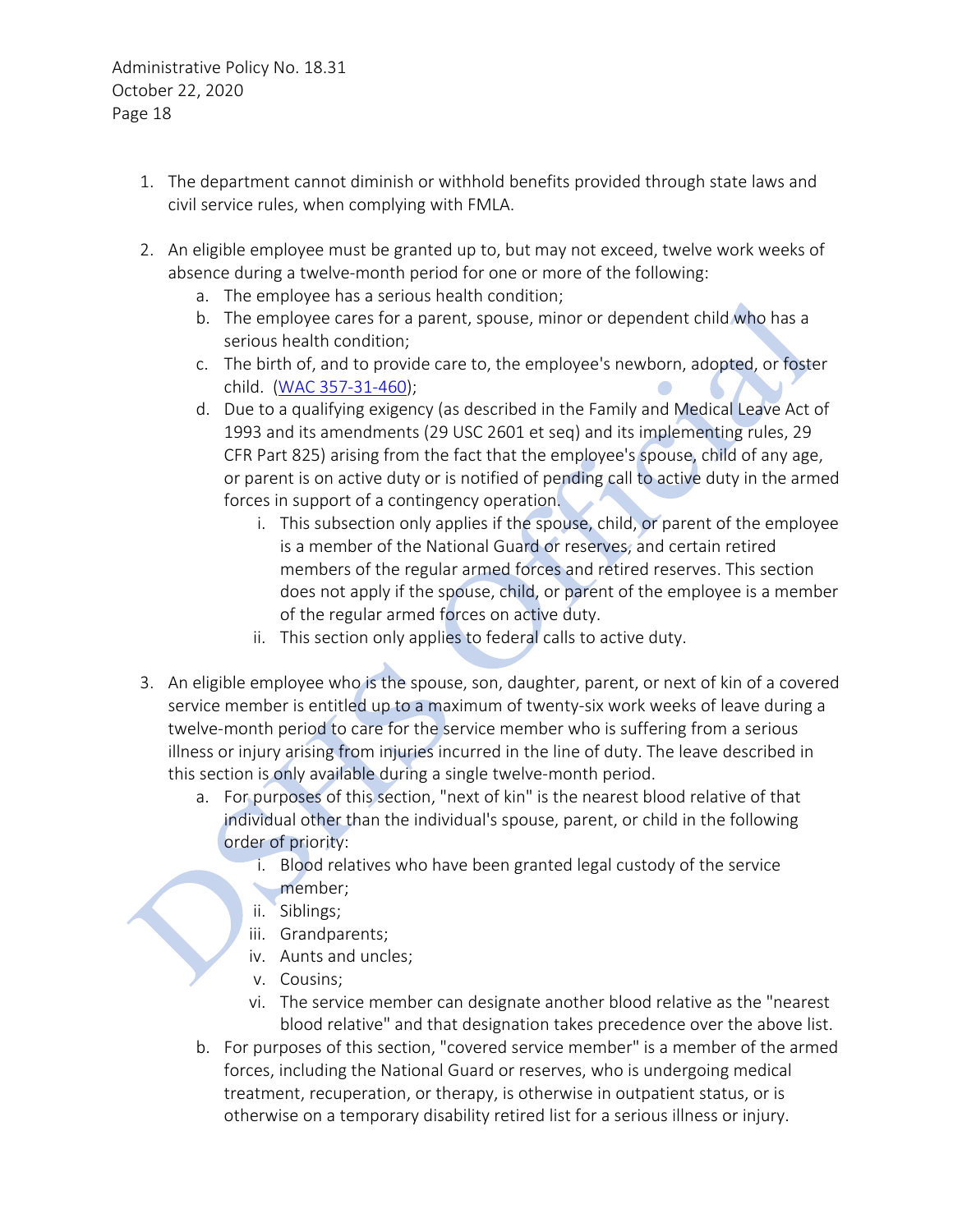- c. For purposes of this section, "serious illness or injury" is an injury or illness incurred by the covered service member in the line of duty while on active duty in the armed forces that may render the service member medically unfit to perform the duties of the service member's office, grade, rank, or rating.
- 4. The human resources division designates absences that meet the FMLA criteria. Any paid or unpaid leave used for an FMLA designated absence must count toward the twelve week total FMLA entitlement.
	- a. The use of any paid or unpaid leave for a FMLA-qualifying event runs concurrently with, not in addition to, the use of the FMLA for that event. Leave taken for a work-related illness or injury covered by workers' compensation or assault benefits and compensatory time is excluded from the twelve week limit.
	- b. The employee may use appropriate accrued paid leave or leave without pay for an FMLA absence. The leave use must comply with civil service rules.
- 5. An employee may request, and must be granted an intermittent or reduced schedule when medically necessary for one or more of the following reasons:
	- a. The employee has a serious health condition;
	- b. The employee cares for a parent, spouse, registered domestic partner, or minor or dependent child who has a serious health condition;
	- c. The employee is the spouse, registered domestic partner, son, daughter, parent of a child of any age, or next of kin of a covered service member who is suffering from a serious illness or injury arising from injuries incurred in the line of duty.
- 6. An employee returning from an absence designated as FMLA must be returned to the same or equivalent position held prior to the absence.
- 7. Existing employer-paid health insurance benefits must continue to be paid by the department during an eligible employee's paid or unpaid leave granted under FMLA.

# O. Paid family medical leave (PFML) [\(Title 192 WAC,](https://apps.leg.wa.gov/wac/default.aspx?cite=192) [title 50A RCW\)](https://apps.leg.wa.gov/rcw/default.aspx?Cite=50A)

- 1. The Washington Family Leave Act [\(WAC 357-31-520,](https://apps.leg.wa.gov/WAC/default.aspx?cite=357-31-520) [chapter 49.78 RCW\)](https://apps.leg.wa.gov/RCW/default.aspx?cite=49.78) sunset on December 31, 2019. Effective January 1, 2020, Washington workers who need leave for a serious health condition, to care for a family member, to welcome a new child into the employee's family or for a military-related event may apply for paid leave through the Employment Security Department (ESD) [\(WAC 192-500-035,](https://apps.leg.wa.gov/wac/default.aspx?cite=192-500-035) [WAC 192-610-005\)](https://apps.leg.wa.gov/wac/default.aspx?cite=192-610-005).
- 2. PFML does not replace FMLA. PFML and FMLA are separate entitlements. The department cannot interfere with, restrain or deny an employee's use of PFML (WAC [192-570-020,](https://apps.leg.wa.gov/wac/default.aspx?cite=192-570-020) [WAC 192-610-075\)](https://apps.leg.wa.gov/wac/default.aspx?cite=192-610-075).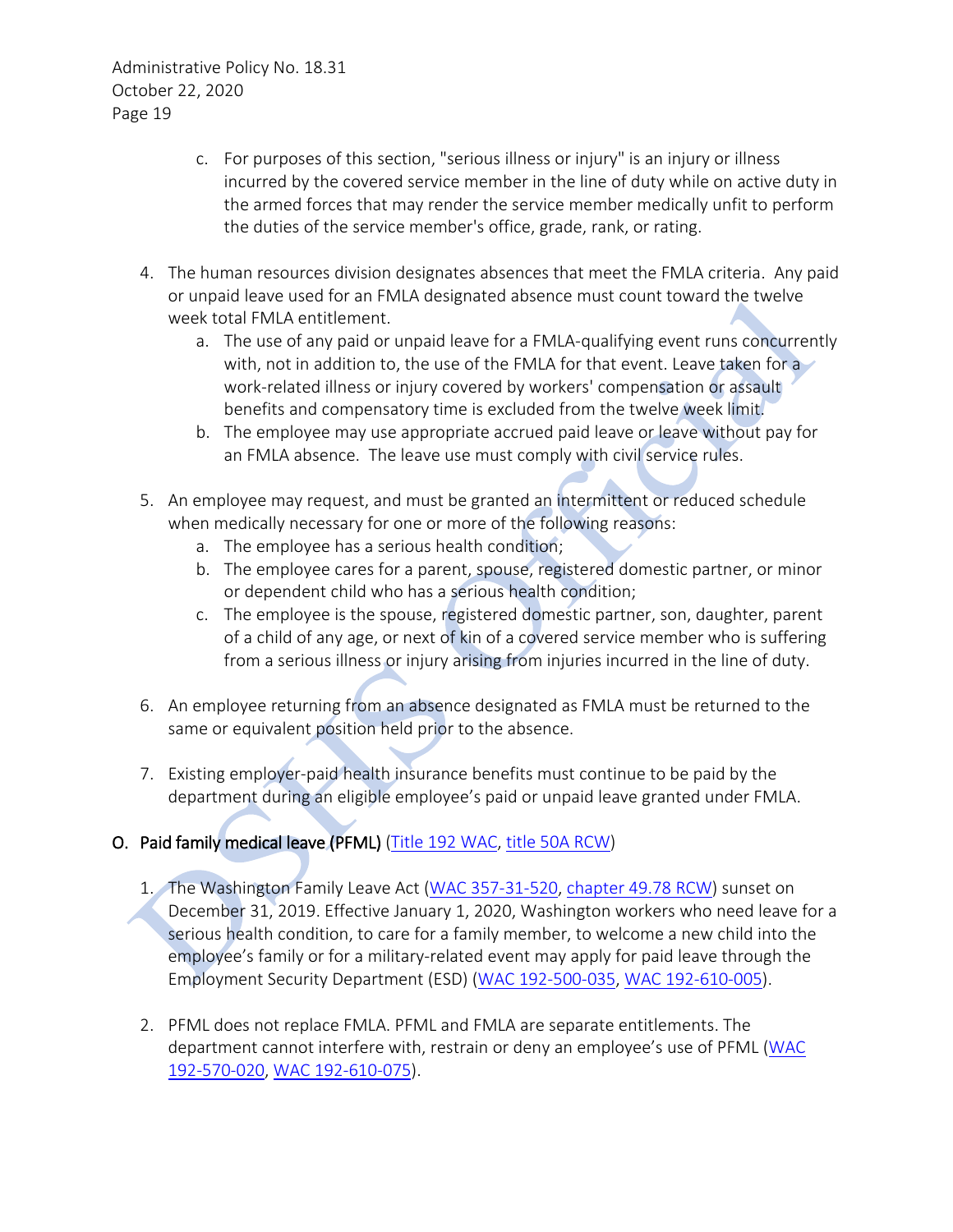> Generally, if the employee qualifies for FMLA for a condition that also qualifies under PFML, then PFML and FMLA run concurrently.

- 3. PFML functions as a partial wage replacement insurance program [\(RCW 50A.05.005\)](https://app.leg.wa.gov/RCW/default.aspx?cite=50A.05.005). The PFML program is administered by ESD. The program is funded by premiums paid by employees and employers, which began in January 2019 [\(RCW 50A.10.030,](https://app.leg.wa.gov/RCW/default.aspx?cite=50A.10.030) [WAC 192-](https://apps.leg.wa.gov/wac/default.aspx?cite=192-510-065) [510-065\)](https://apps.leg.wa.gov/wac/default.aspx?cite=192-510-065). Employees file a weekly claim to receive payments through ESD [\(WAC 192-](https://apps.leg.wa.gov/wac/default.aspx?cite=192-620-010) [620-010\)](https://apps.leg.wa.gov/wac/default.aspx?cite=192-620-010). Payment is based on a percentage of the employee's weekly earnings, and is determined and administered by ESD [\(WAC 192-630-015,](https://apps.leg.wa.gov/wac/default.aspx?cite=192-630-015) [WAC 192-610-051\)](https://apps.leg.wa.gov/wac/default.aspx?cite=192-610-051).
- 4. An employee may use vacation leave, sick leave, personal holiday, compensatory time, or holiday pay as a supplemental benefit while the employee is receiving partial wage replacement under [title 50A RCW.](https://app.leg.wa.gov/RCW/default.aspx?cite=50A)
- 5. An employee is eligible for PFML, if the employee has worked at least 820 hours for a Washington state employer during the qualifying period, experiences a qualifying event and can provide proof of identification. ESD determines if an employee, and the employee's application, qualifies for PFML [\(WAC 192-630-015\)](https://apps.leg.wa.gov/wac/default.aspx?cite=192-630-015).
	- a. Qualifying events [\(WAC 192-500-080\)](https://apps.leg.wa.gov/wac/default.aspx?cite=192-500-080) include:
		- i. Bonding with a newborn, adopted, or foster child;
		- ii. Recovering from a serious health condition which may include surgery, illness, or injury;
		- iii. Supporting a family member with a serious medical condition;
		- iv. Certain events that are connected to a family member's active duty military service
	- b. Family members [\(WAC 192-610-035\)](https://apps.leg.wa.gov/wac/default.aspx?cite=192-610-035) that qualify for PFML include:
		- i. Spouses and domestic partners;
		- ii. Children (biological, adopted, foster, or stepchild);
		- iii. Parents and legal guardians (or spouse's parents);
		- iv. Siblings;
			- v. Grandchildren; and
		- vi. Grandparents (or spouse's grandparents).
- 6. An employee may take up to twelve (12) weeks of PFML within a year. In some instances, an employee may qualify for up to sixteen (16) or eighteen (18) weeks a year for applicable multiple qualifying events and pregnancy complications. ESD determines the total PFML leave entitlement [\(WAC 192-610-010,](https://apps.leg.wa.gov/wac/default.aspx?cite=192-610-010) [WAC 192-610-055\)](https://apps.leg.wa.gov/wac/default.aspx?cite=192-610-055).
- 7. An employee must provide the immediate supervisor with a written notice of a PFML absence within 30 days of a foreseeable absence [\(WAC 192-600-005\)](https://apps.leg.wa.gov/wac/default.aspx?cite=192-600-005). Written notice includes an e-mail or a written letter. If the PFML absence is unforeseeable, then an employee must provide written notice to the immediate supervisor as soon as